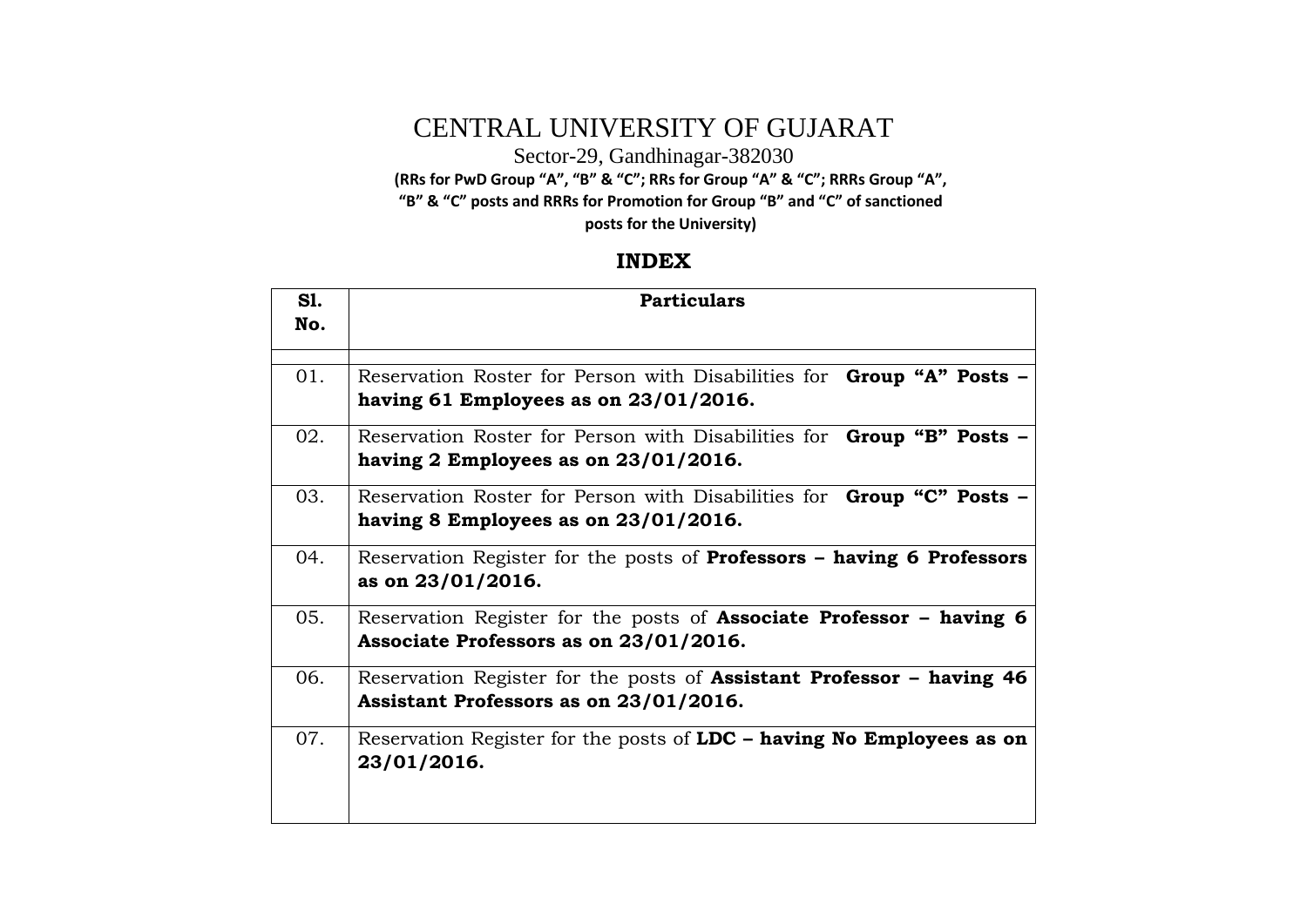| 08. | Reservation Roster Register for the posts of Deputy Registrar - having           |
|-----|----------------------------------------------------------------------------------|
|     | No Employees as on 23/01/2016.                                                   |
| 09. | Reservation Roster Register for the posts of <b>Assistant Librarian - having</b> |
|     | 1 Assistant Librarian as on 23/01/2016.                                          |
| 10. | Reservation Roster Register for the posts of <b>Assistant Registrar</b> -        |
|     | having No Assistant Registrar as on 23/01/2016.                                  |
| 11. | Reservation Roster Register for the posts of Medical Officer - having No         |
|     | Employee as on 23/01/2016.                                                       |
| 12. | Reservation Roster Register for the posts of Section Officer - having No         |
|     | Employee as on 23/01/2016.                                                       |
| 13. | Reservation Roster Register for the posts of Private Secretary- having           |
|     | No Employee as on 23/01/2016.                                                    |
| 14. | Reservation Roster Register for the posts of Senior Technical Assistant          |
|     | - having No Employee as on 23/01/2016.                                           |
| 15. | Reservation Roster Register for the posts of <b>Assistant</b> - having No        |
|     | Employee as on 23/01/2016.                                                       |
| 16. | Reservation Roster Register for the posts of Personal Assistant - having         |
|     | No Employee as on 23/01/2016.                                                    |
| 17. | Reservation Roster Register for the posts of Technical Assistant -               |
|     | having No Employee as on 23/01/2016.                                             |
| 18. | Reservation Roster Register for the posts of Upper Division Clerk -              |
|     | having No Employee as on 23/01/2016.                                             |
| 19. | Reservation Roster Register for the posts of Cook - having No Employee           |
|     | as on 23/01/2016.                                                                |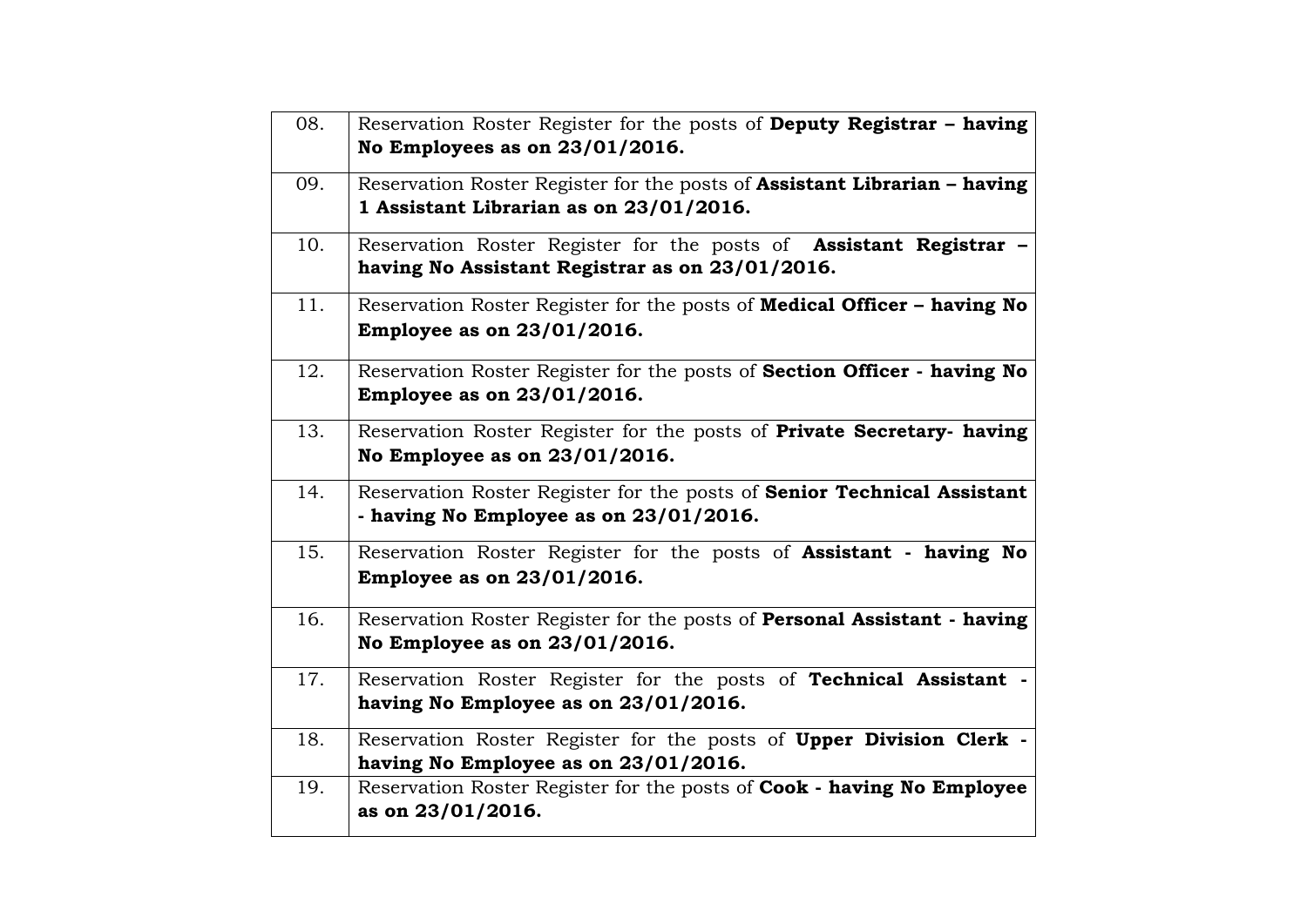| 20. | Reservation Roster Register for the posts of Driver - having 2 Drivers as<br>on 23/01/2016.                                |
|-----|----------------------------------------------------------------------------------------------------------------------------|
| 21. | Reservation Roster Register for the posts of Hostel Attendant - having<br>No Employee as on 23/01/2016.                    |
| 22. | Reservation Roster Register for the posts of Kitchen Attendant - having<br>No Employee as on 23/01/2016.                   |
| 23. | Reservation Roster Register for the posts of Laboratory Assistant -<br>having No Employee as on 23/01/2016.                |
| 24. | Reservation Roster Register for the posts of Laboratory Attendant -<br>having One Employee as on 23/01/2016.               |
| 25. | Reservation Roster Register for the posts of Library Assistant - having<br>No Employee as on 23/01/2016.                   |
| 26. | Reservation Roster Register for the posts of Library Attendant - having<br>One Employee as on 23/01/2016.                  |
| 27. | Reservation Roster Register for the posts of M.T.S. - having No<br><b>Employee as on 23/01/2016.</b>                       |
| 28. | Reservation Roster Register for the posts of Peon / Office Attendant -<br>having No Employee as on 23/01/2016.             |
| 29. | Reservation Roster Register for the posts of <b>Section Officer by</b><br>Promotion - having 2 Employees as on 23/01/2016. |
| 30. | Reservation Roster Register for the posts of Upper Division Clerk by<br>Promotion - having 4 Employees as on 23/01/2016.   |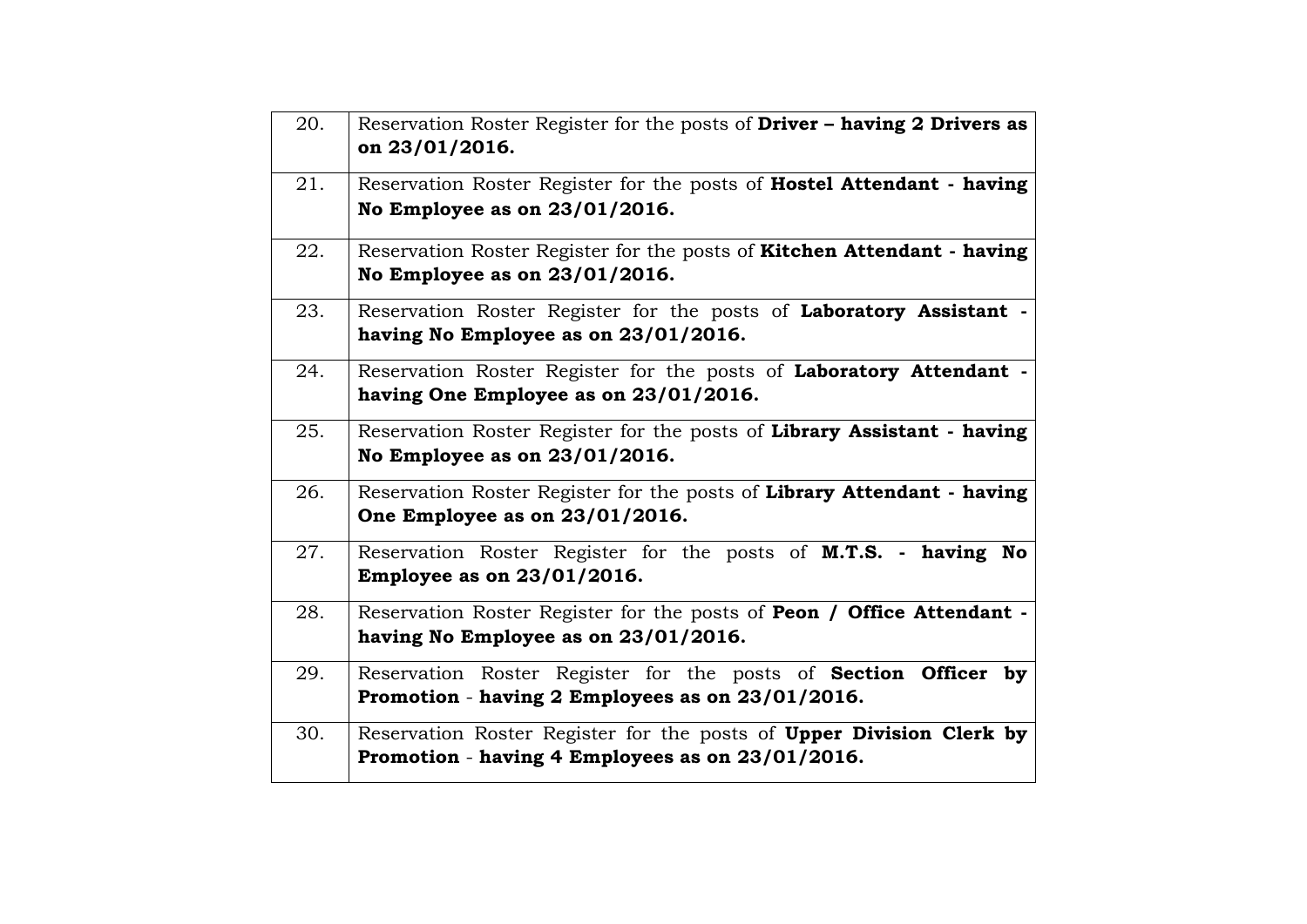## NAME OF THE ORGANISATION: गुजरात केन्द्रीय विश्वविद्यालय, गांधीनगर-382030 **CENTRAL UNIVERSITY OF GUJARAT, GANDHINAGAR-382030**

#### NAME OF THE POST: **ASSISTANT PROFESSORS / ASSOCIATE PROFESSORS / PROFESSORS / REGISTRAR / FINANCE OFFICER / CONTROLLER OF EXAMINATIONS / Etc.**

#### CATEGORY: **GROUP "A" POSTS**

#### SCALE OF PAY: **Rs. 37400-67000/- Rs.15600-39100/- AGP / GP Rs. 10000/- Rs.5400/-**

| Year            | Cycle        | <b>Name of Post</b>        | <b>Whether Identified</b>           |                | <b>Unreserved</b> | Name of the person appointed and   | <b>Whether the</b>                 | Remark, if |                           |
|-----------------|--------------|----------------------------|-------------------------------------|----------------|-------------------|------------------------------------|------------------------------------|------------|---------------------------|
| of              | No.          |                            | suitable for Persons                |                | <sub>or</sub>     | date of appointment<br>S/Smt./Shri | person                             | any        |                           |
| Recru<br>itment | and<br>Point |                            | with Disabilities<br>suffering from |                | Reserved*         |                                    | appointed is VH<br>'HH / OH or     |            |                           |
|                 | No.          |                            | <b>VH</b><br><b>HH</b><br><b>OH</b> |                |                   |                                    | None **                            |            |                           |
|                 |              |                            |                                     |                |                   |                                    |                                    |            |                           |
| (1)             | (2)          | (3)                        | (4)                                 | (5)            | (6)               | (7)                                | (8)                                | (9)        | (10)                      |
| 2010            | $I/01$ .     | Professor                  | Yes                                 | N <sub>o</sub> | Yes               | Res. for OH                        | Dr. N. Rajaram-06/05/2010          | None       | Adjusted<br>against I/47. |
| 2011            | 02.          | <b>Assistant Librarian</b> | Yes                                 | Yes            | Yes               | <b>UR</b>                          | Dr. K.B. Agadi-06/06/2011          |            |                           |
| 2012            | 03.          | <b>Assistant Professor</b> | N <sub>o</sub>                      | N <sub>o</sub> | Yes               | <b>UR</b>                          | Dr. Prakash Jha-07/08/2012         | None       |                           |
| 2012            | 04.          | <b>Associate Professor</b> | Yes                                 | N <sub>o</sub> | Yes               | <b>UR</b>                          | Dr. Atanu Bhattacharya-16/08/2012  | None       |                           |
| 2012            | 05.          | <b>Assistant Professor</b> | Yes                                 | N <sub>o</sub> | Yes               | <b>UR</b>                          | Vinai Kumar Donthula-21/08/2012    | None       |                           |
| 2012            | 06.          | <b>Assistant Professor</b> | Yes                                 | N <sub>o</sub> | Yes               | <b>UR</b>                          | Prabhat Kumar-21/08/2012           | None       |                           |
| 2012            | 07.          | Professor                  | N <sub>o</sub>                      | N <sub>o</sub> | Yes               | <b>UR</b>                          | Dr. Man Singh-27/08/2012           | None       |                           |
| 2012            | 08.          | <b>Associate Professor</b> | Yes                                 | N <sub>o</sub> | Yes               | <b>UR</b>                          | Dr. Sanjay Kumar Jha-28/08/2012    | None       |                           |
| 2012            | 09.          | <b>Associate Professor</b> | Yes                                 | N <sub>o</sub> | Yes               | <b>UR</b>                          | Dr. Sanjeev Kumar Dubey-30/08/2012 | None       |                           |
| 2012            | 10.          | <b>Assistant Professor</b> | Yes                                 | N <sub>0</sub> | Yes               | <b>UR</b>                          | Dr Anushka Gokhale-30/08/2012      | None       |                           |
| 2012            | 11.          | <b>Associate Professor</b> | Yes                                 | N <sub>o</sub> | Yes               | <b>UR</b>                          | Dr. Balaji Ranganathan-04/09/2012  | None       |                           |

#### **RESERVATION ROSTER FOR PERSONS WITH DISABILITIES**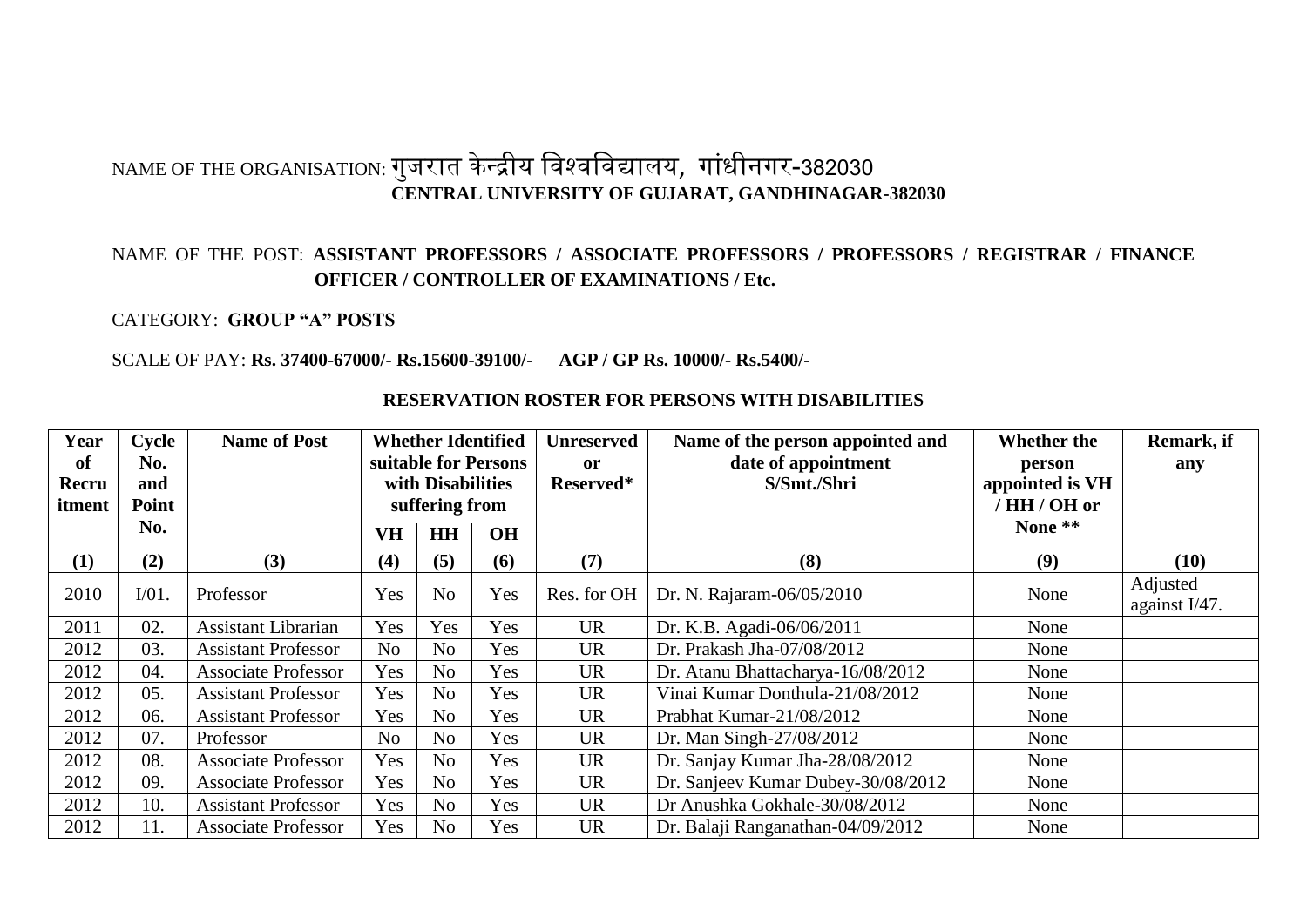| 2012  | 12.               | <b>Assistant Professor</b> | N <sub>o</sub> | N <sub>o</sub> | Yes | <b>UR</b>   | L. Raju Chowhan-05/09/2012               | None      |                           |
|-------|-------------------|----------------------------|----------------|----------------|-----|-------------|------------------------------------------|-----------|---------------------------|
| 2012  | 13.               | <b>Associate Professor</b> | Yes            | N <sub>o</sub> | Yes | <b>UR</b>   | Dr. Jaya Prakash Pradhan-06/09/2012      | None      |                           |
| 2012  | 14.               | <b>Assistant Professor</b> | Yes            | N <sub>o</sub> | Yes | <b>UR</b>   | Roshan Lal Jahel-10/09/2012              | None      |                           |
| 2012  | 15.               | <b>Assistant Professor</b> | Yes            | N <sub>o</sub> | Yes | <b>UR</b>   | Dr. Kishore Jose-01/11/2012              | None      |                           |
| 2012  | 16.               | <b>Assistant Professor</b> | Yes            | N <sub>o</sub> | Yes | <b>UR</b>   | Dr. Mohandas Singh N.-01/11/2012         | None      |                           |
| 2012  | 17.               | <b>Assistant Professor</b> | Yes            | N <sub>o</sub> | Yes | <b>UR</b>   | Dr. Saurabh Sharma-01/11/2012            | None      |                           |
| 2012  | 18.               | <b>Assistant Professor</b> | Yes            | N <sub>o</sub> | Yes | <b>UR</b>   | Dr. Atul Mishra-01/11/2012               | None      |                           |
| 2012  | 19.               | <b>Assistant Professor</b> | Yes            | N <sub>o</sub> | Yes | <b>UR</b>   | Dr. Parvathi K. Iyer-07/11/2012          | None      |                           |
| 2012  | 20.               | <b>Assistant Professor</b> | Yes            | N <sub>o</sub> | Yes | <b>UR</b>   | Dr. Kunal Sinha-07/11/2012               | None      |                           |
| 2012  | 21.               | <b>Assistant Professor</b> | Yes            | N <sub>o</sub> | Yes | <b>UR</b>   | Dr. Vinod Sen-07/11/2012                 | None      |                           |
| 2012  | 22.               | <b>Assistant Professor</b> | Yes            | N <sub>o</sub> | Yes | <b>UR</b>   | Dr. Shiju Sam Varughese-07/11/2012       | None      |                           |
| 2012  | 23.               | <b>Assistant Professor</b> | Yes            | N <sub>o</sub> | Yes | <b>UR</b>   | Dr. Sony Kunjappan-09/11/2012            | None      |                           |
| 2012  | 24.               | <b>Assistant Professor</b> | Yes            | N <sub>o</sub> | Yes | <b>UR</b>   | Dr. Manasi Singh-19/11/2012              | None      |                           |
| 2012; | 25.               | <b>Assistant Professor</b> | Yes            | N <sub>o</sub> | Yes | <b>UR</b>   | Dr. Sarala Dasari-21/11/2012             | None      |                           |
| 2012  | 26.               | <b>Assistant Professor</b> | Yes            | N <sub>o</sub> | Yes | <b>UR</b>   | Dr. Hemant Kumar-23/11/2012              | None      |                           |
| 2012  | 27.               | <b>Assistant Professor</b> | Yes            | N <sub>o</sub> | Yes | <b>UR</b>   | Dr. Dhananjay Kumar Rai-27/11/2012       | None      |                           |
| 2012  | 28.               | Professor                  | Yes            | N <sub>o</sub> | Yes | <b>UR</b>   | Dr. Alok Kumar Gupta-04/12/2012          | None      |                           |
| 2012  | 29.               | <b>Assistant Professor</b> | Yes            | N <sub>o</sub> | Yes | <b>UR</b>   | Dr. Jagannatham Begari-04/12/2012        | None      |                           |
| 2012  | 30.               | <b>Assistant Professor</b> | Yes            | N <sub>o</sub> | Yes | <b>UR</b>   | Dr. Jayashree Ambewadikar-07/12/2012     | None      |                           |
| 2012  | $\overline{31}$ . | <b>Assistant Professor</b> | Yes            | N <sub>o</sub> | Yes | <b>UR</b>   | Dr. Asima Jena-07/12/2012                | None      |                           |
| 2012  | 32.               | <b>Assistant Professor</b> | Yes            | N <sub>o</sub> | Yes | <b>UR</b>   | Dr. Reji Joseph-10/12/2012               | None      |                           |
| 2012  | 33.               | <b>Assistant Professor</b> | Yes            | N <sub>o</sub> | Yes | <b>UR</b>   | Dr. Beryl Anand-18/12/2012               | None      |                           |
| 2012  | 34.               | <b>Assistant Professor</b> | Yes            | N <sub>o</sub> | Yes | Res. for VH | Smruti Ranjan Dhal-19/12/2012            | None      | Adjusted                  |
|       |                   |                            |                |                |     |             |                                          |           | against I/39.             |
| 2012  | 35.               | <b>Assistant Professor</b> | Yes            | N <sub>o</sub> | Yes | <b>UR</b>   | Dr. Sudarshan Papanna-24/12/2012         | None      |                           |
| 2012  | 36.               | <b>Assistant Professor</b> | Yes            | N <sub>o</sub> | Yes | <b>UR</b>   | Dr. Litty Denis-28/12/2012               | None      |                           |
| 2012  | 37.               | <b>Assistant Professor</b> | Yes            | N <sub>o</sub> | Yes | <b>UR</b>   | Dr. Ishmeet Kaur Chaudhry-01/01/2013     | None      |                           |
| 2013  | 38.               | <b>Assistant Professor</b> | Yes            | N <sub>o</sub> | Yes | <b>UR</b>   | Dhara K. Chotai-01/01/2013               | None      |                           |
| 2013  | 39.               | <b>Assistant Professor</b> | Yes            | N <sub>o</sub> | Yes | <b>UR</b>   | Zarana D. Maheshwary-01/01/2013          | <b>VH</b> | Utilized against<br>I/34. |
| 2013  | 40.               | <b>Assistant Professor</b> | Yes            | N <sub>o</sub> | Yes | <b>UR</b>   | Dr. Khaikholen Haokip-01/01/2013<br>None |           |                           |
| 2013  | 41.               | <b>Assistant Professor</b> | Yes            | N <sub>o</sub> | Yes | <b>UR</b>   | Dr. Kingson Singh Patel-09/01/2013       | None      |                           |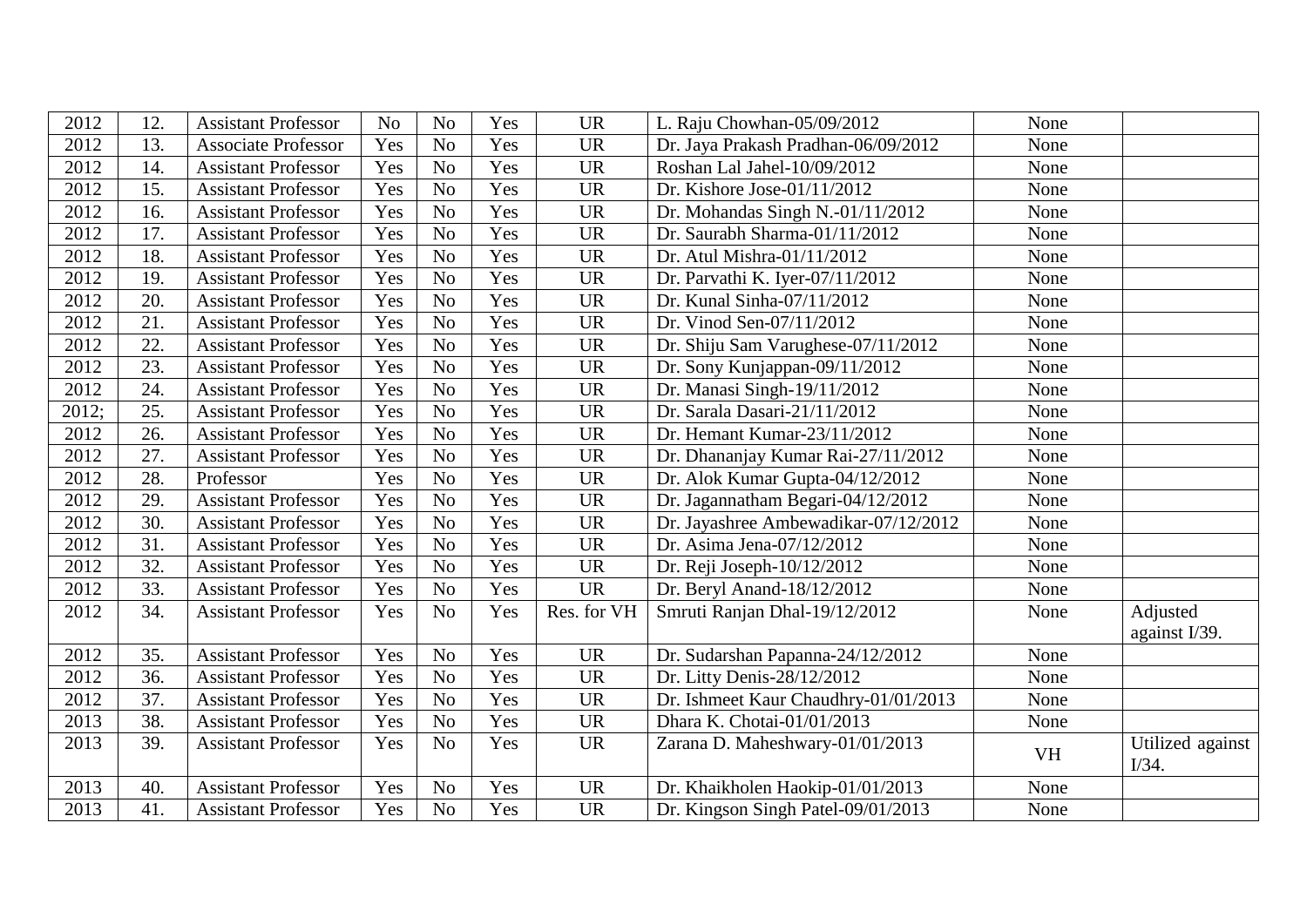| 2013 | 42. | <b>Assistant Professor</b> | Yes | N <sub>o</sub> | Yes | <b>UR</b> | Dr. Pramod Kumar Tiwari-10/01/2013    | None      |                              |
|------|-----|----------------------------|-----|----------------|-----|-----------|---------------------------------------|-----------|------------------------------|
| 2013 | 43. | <b>Assistant Professor</b> | Yes | N <sub>o</sub> | Yes | <b>UR</b> | Dr. Zakia Firdaus Sulaiman-16/01/2013 | None      |                              |
| 2013 | 44. | <b>Assistant Professor</b> | Yes | N <sub>o</sub> | Yes | <b>UR</b> | Niveditha Kalarikkal-22/01/2013       | None      |                              |
| 2013 | 45. | <b>Assistant Professor</b> | Yes | No             | Yes | <b>UR</b> | Dr. Gajendra Kumar Meena-23/01/2013   | None      |                              |
| 2013 | 46. | <b>Assistant Professor</b> | Yes | No.            | Yes | <b>UR</b> | Dr. Tulika Tripathi-28/01/2013        | None      |                              |
| 2013 | 47. | <b>Assistant Professor</b> | Yes | N <sub>o</sub> | Yes | <b>UR</b> | Dr. Priya Ranjan Kumar-25/03/2013     | <b>OH</b> | Utilized against<br>$I/01$ . |
| 2013 | 48. | <b>Assistant Professor</b> | Yes | No             | Yes | <b>UR</b> | Dr. Kshamanidhi Adabar-01/04/2013     | None      |                              |
| 2013 | 49. | <b>Associate Professor</b> | Yes | N <sub>o</sub> | Yes | <b>UR</b> | Dr. Indira Dutta-23/07/2013           | None      |                              |
| 2013 | 50. | <b>Assistant Professor</b> | Yes | N <sub>o</sub> | Yes | <b>UR</b> | Dr. Sudeep Basu- $01/10/2013$         | None      |                              |
| 2013 | 51. | <b>Assistant Professor</b> | Yes | N <sub>o</sub> | Yes | <b>UR</b> | Dr. Rajesh Singh-03/10/2013           | OH/UR     |                              |
| 2013 | 52. | <b>Assistant Professor</b> | Yes | N <sub>o</sub> | Yes | <b>UR</b> | Dr. Umesh C.Yadav-17/10/2013          | None      |                              |
| 2013 | 53. | <b>Assistant Professor</b> | Yes | No             | Yes | <b>UR</b> | Dr. Paulami Sahu-18/10/2013           | None      |                              |
| 2013 | 54. | <b>Assistant Professor</b> | Yes | No             | Yes | <b>UR</b> | Dr. Rina Kumari-25/10/2013            | None      |                              |
| 2013 | 55. | Professor                  | Yes | N <sub>o</sub> | Yes | <b>UR</b> | Dr. M.H. Fulekar-01/11/2013           | None      |                              |
| 2013 | 56. | <b>Assistant Professor</b> | Yes | N <sub>o</sub> | Yes | <b>UR</b> | Dr. Rajesh Vasita-15/11/2013          | None      |                              |
| 2013 | 57. | <b>Assistant Professor</b> | Yes | No.            | Yes | <b>UR</b> | Dr. Dheeraj Rathore-28/11/2013        | None      |                              |
| 2013 | 58. | <b>Assistant Registrar</b> | Yes | Yes            | Yes | <b>UR</b> | Mukesh A. Parmar-11/12/2014           | None      |                              |
| 2014 | 59. | Professor                  | Yes | N <sub>o</sub> | Yes | <b>UR</b> | Dr. J.P.N. Mishra-15/05/2015          | None      |                              |
| 2014 | 60. | Registrar                  | Yes | Yes            | Yes | <b>UR</b> | Dr. S. L. Hiremath-01/08/2015         | None      |                              |
| 2015 | 61. | Professor                  | Yes | No.            | Yes | <b>UR</b> | Dr. T. Bagchi-03/08/2015              | None      |                              |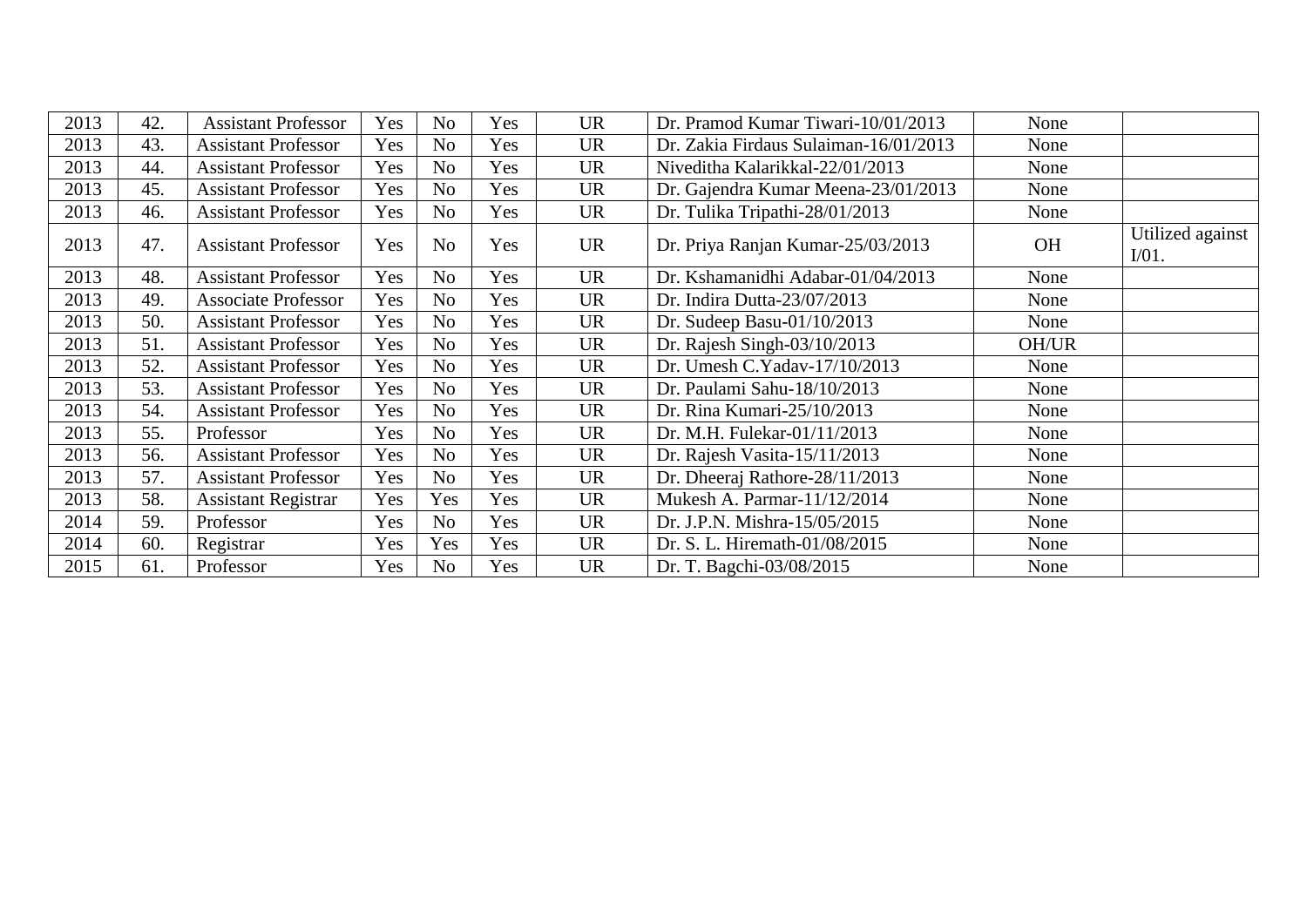## NAME OF THE ORGANISATION: गुजरात केन्द्रीय विश्वविद्यालय, गांधीनगर-382030 **CENTRAL UNIVERSITY OF GUJARAT, GANDHINAGAR-382030**

#### NAME OF THE POST: **SECTION OFFICER / ASSISTANT ENGINEER / HINDI OFFICER / SYSTEM ANALYST / PRIVATE SECRETARY / JUNIOR ENGIEER (CIVIL) / JUNIOR ENGINEER (ELECTRICAL) / ASSISTANT / Etc.**

CATEGORY: **GROUP "B" POSTS**

SCALE OF PAY: **Rs. 9300-34800/- GP Rs.4600/ - Rs.4200/-**

| <b>Year of</b> | Cycle           | <b>Name of Post</b>    | Whether                               |     | <b>Unreserved</b> | Name of the person appointed | Whether the                  | Remarks, if |      |
|----------------|-----------------|------------------------|---------------------------------------|-----|-------------------|------------------------------|------------------------------|-------------|------|
| Recruitment    | No.             |                        | <b>Identified</b>                     |     | <sub>or</sub>     | and date of appointment      | person                       | any         |      |
|                | and             |                        | suitable for                          |     | Reserved*         | S/Smt./Shri                  | appointed is VH              |             |      |
|                | Point           |                        | <b>Persons with</b>                   |     |                   |                              | HH / OH or                   |             |      |
|                | No.             |                        | <b>Disabilities</b><br>suffering from |     |                   |                              | <b>None</b><br>$**$          |             |      |
|                |                 |                        | OH<br>VH<br><b>HH</b>                 |     |                   |                              |                              |             |      |
|                |                 |                        |                                       |     |                   |                              |                              |             |      |
| (1)            | (2)             | (3)                    | (4)                                   | (5) | (6)               | (7)                          | (8)                          | (9)         | (10) |
| 2014           | V <sub>01</sub> | <b>Section Officer</b> | Yes                                   | Yes | Yes               | Res. for OH                  | Tarun K. Soni-15/12/2014     | None        |      |
| 2015           | 02.             | <b>Section Officer</b> | Yes                                   | Yes | Yes               | <b>UR</b>                    | Shamsher Singh- $12/03/2015$ | None        |      |

#### **RESERVATION ROSTER FOR PERSONS WITH DISABILITIES**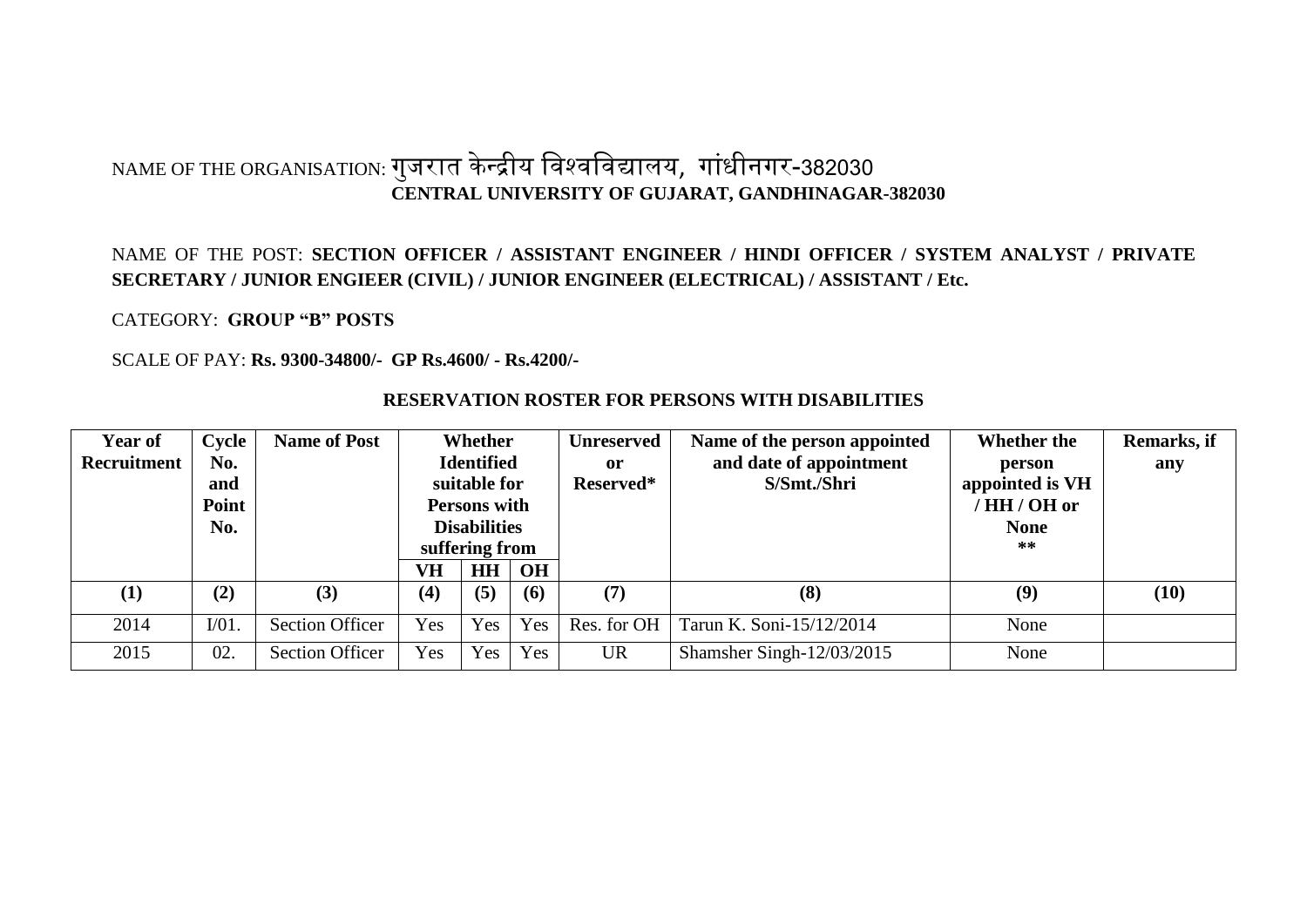# NAME OF THE ORGANISATION: गुजरात केन्द्रीय विश्वविद्यालय, गांधीनगर-382030

#### **CENTRAL UNIVERSITY OF GUJARAT, GANDHINAGAR-382030**

#### NAME OF THE POST: **SECURITY INSPECTOR / PHARMACIST / TECHNICAL ASSISTANT / SEMI PROFESSIONAL ASSISTANT / UDC/ LDC / CARETAKER / Etc.**

CATEGORY: **GROUP "C" POSTS**

SCALE OF PAY: **Rs. 5200-20200/- GP Rs.2800/- 2400/- 1900/- 1800/-**

| <b>Year of</b> | Cycle      | Name of    | <b>Whether Identified</b>                 |                | <b>Unreserved</b> | Name of the person appointed and              | Whether the                     | Remarks, if   |      |
|----------------|------------|------------|-------------------------------------------|----------------|-------------------|-----------------------------------------------|---------------------------------|---------------|------|
| Recruitment    | No.<br>and | Post       | suitable for Persons<br>with Disabilities |                | 0r<br>Reserved*   | date of appointment<br>S/Smt./Shri            | person<br>appointed is          | any           |      |
|                | Point      |            | suffering from                            |                |                   |                                               | VH/HH/OH                        |               |      |
|                | No.        |            | VH                                        | <b>HH</b>      | <b>OH</b>         |                                               |                                 | or None<br>** |      |
| (1)            | (2)        | (3)        | (4)                                       | (5)            | (6)               | (7)                                           | (8)                             | (9)           | (10) |
| 2011           | $I/01$ .   | Library    | Yes                                       | Yes            | Yes               | Res. for OH                                   | Chandrakant A. Ingle-08/07/2011 | None          |      |
|                |            | Attendant  |                                           |                |                   |                                               |                                 |               |      |
| 2011           | 02.        | Laboratory | Yes                                       | Yes            | Yes               | <b>UR</b><br>Bharatkumar B. Rathod-08/07/2011 |                                 | None          |      |
|                |            | Attendant  |                                           |                |                   |                                               |                                 |               |      |
| 2012           | 03.        | Driver     | N <sub>o</sub>                            | N <sub>o</sub> | N <sub>0</sub>    | <b>UR</b>                                     | Paresh C. Parekh-29/02/2012     | None          |      |
| 2012           | 04.        | Driver     | N <sub>o</sub>                            | No             | N <sub>o</sub>    | <b>UR</b>                                     | Phool Singh Meena-29/02/2012    | None          |      |
| 2014           | 05.        | <b>UDC</b> | Yes                                       | Yes            | Yes               | <b>UR</b>                                     | Jayesh M. Parmar-11/12/2014     | None          |      |
| 2014           | 06.        | <b>UDC</b> | Yes                                       | Yes            | Yes               | <b>UR</b>                                     | Bela L. Cholavia-11/12/2014     | None          |      |
| 2014           | 07.        | <b>UDC</b> | Yes                                       | Yes            | Yes               | <b>UR</b>                                     | Rinal B. Patel-11/12/2014       | None          |      |
| 2014           | 08.        | <b>UDC</b> | Yes                                       | Yes            | Yes               | <b>UR</b>                                     | Mukesh P. Chayda-12/12/2014     | None          |      |

#### **RESERVATION ROSTER FOR PERSONS WITH DISABILITIES**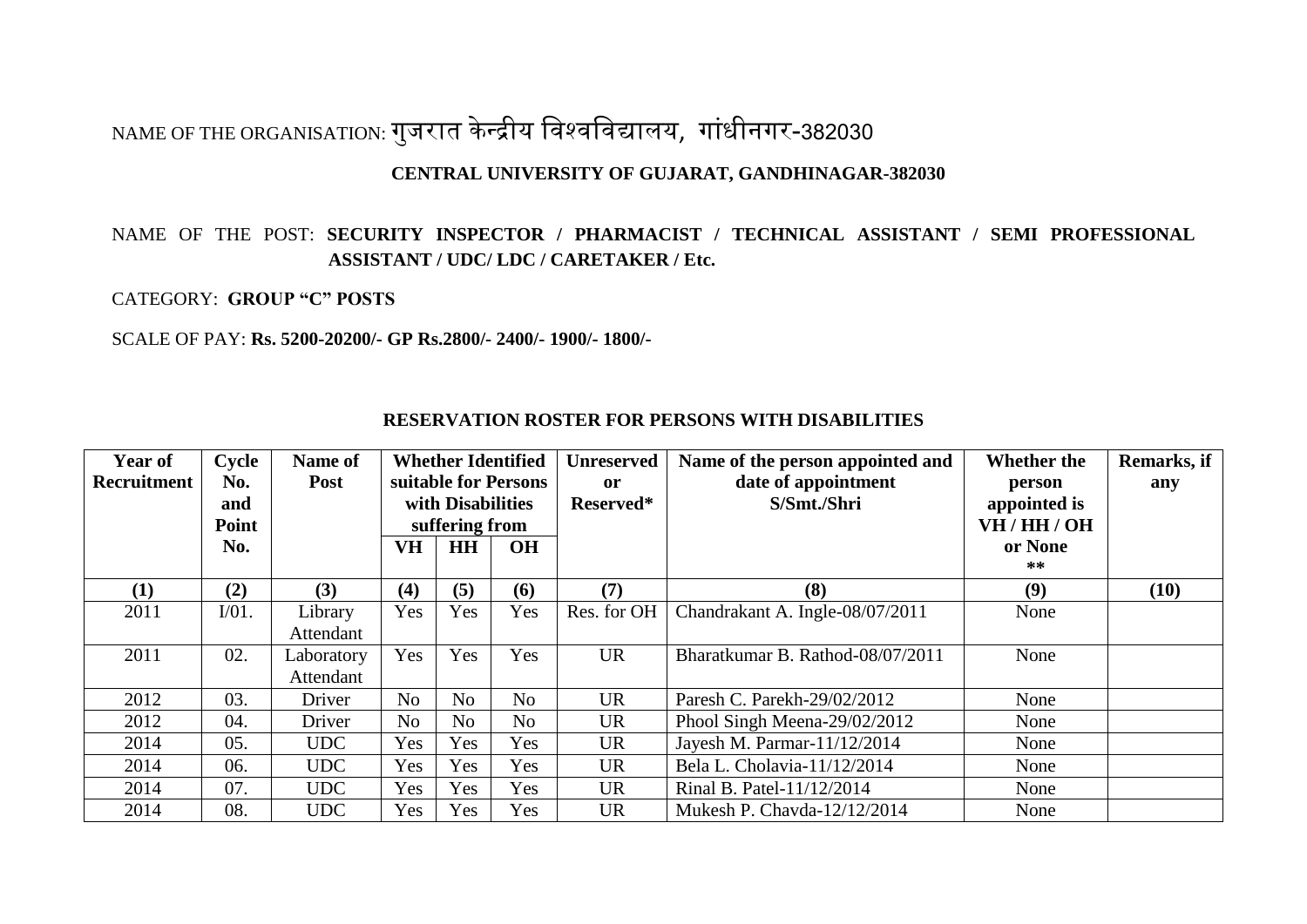### **RESERVATION REGISTER**

1. Name of the Post: **PROFESSOR**

2. Method of Recruitment: **Direct Recruitment on All India Basis by Open competition** 

3. Number of posts in the cadre (cadre strength): **21** 

| Sl. | <b>Name</b>          | Date of     | <b>Whether belongs</b> | <b>Filled as UR or</b> | <b>Signature of appointing</b> | <b>Remarks</b>      |
|-----|----------------------|-------------|------------------------|------------------------|--------------------------------|---------------------|
| No. |                      | appointment | to SC/ST/OBC/          | as reserved for        | authority or other             |                     |
|     | S/Smt./Shri          |             | <b>General</b>         | <b>SC/ST/OBC</b>       | authorised officer             |                     |
|     |                      |             |                        |                        |                                |                     |
|     | $\mathbf{2}$         | 3           | 4                      | 5                      | 6                              | 7                   |
| 01. | Dr. N. Rajaram       | 06/05/2010  | General                | <b>UR</b>              |                                |                     |
| 02. | Dr. Man Singh        | 27/08/2012  | General                | <b>UR</b>              |                                |                     |
| 03. | Dr. Alok Kumar Gupta | 04/12/2012  | General                | <b>UR</b>              |                                |                     |
| 04. | Dr. M.H. Fulekar     | 01/11/2013  | <b>SC</b>              | $SC-1$                 |                                |                     |
| 05. | Dr. J.P.N. Mishra    | 15/05/2015  | General                | <b>UR</b>              |                                | $SC = 03, 01 = -02$ |
| 06. | Dr. T. Bagchi        | 03/08/2015  | General                | <b>UR</b>              |                                | $ST = 01, 00 = -01$ |
| 07. |                      |             |                        |                        |                                |                     |
| 08. |                      |             |                        |                        |                                |                     |
| 09. |                      |             |                        |                        |                                |                     |
| 10. |                      |             |                        |                        |                                |                     |
| 11. |                      |             |                        |                        |                                |                     |
| 12. |                      |             |                        |                        |                                |                     |
| 13. |                      |             |                        |                        |                                |                     |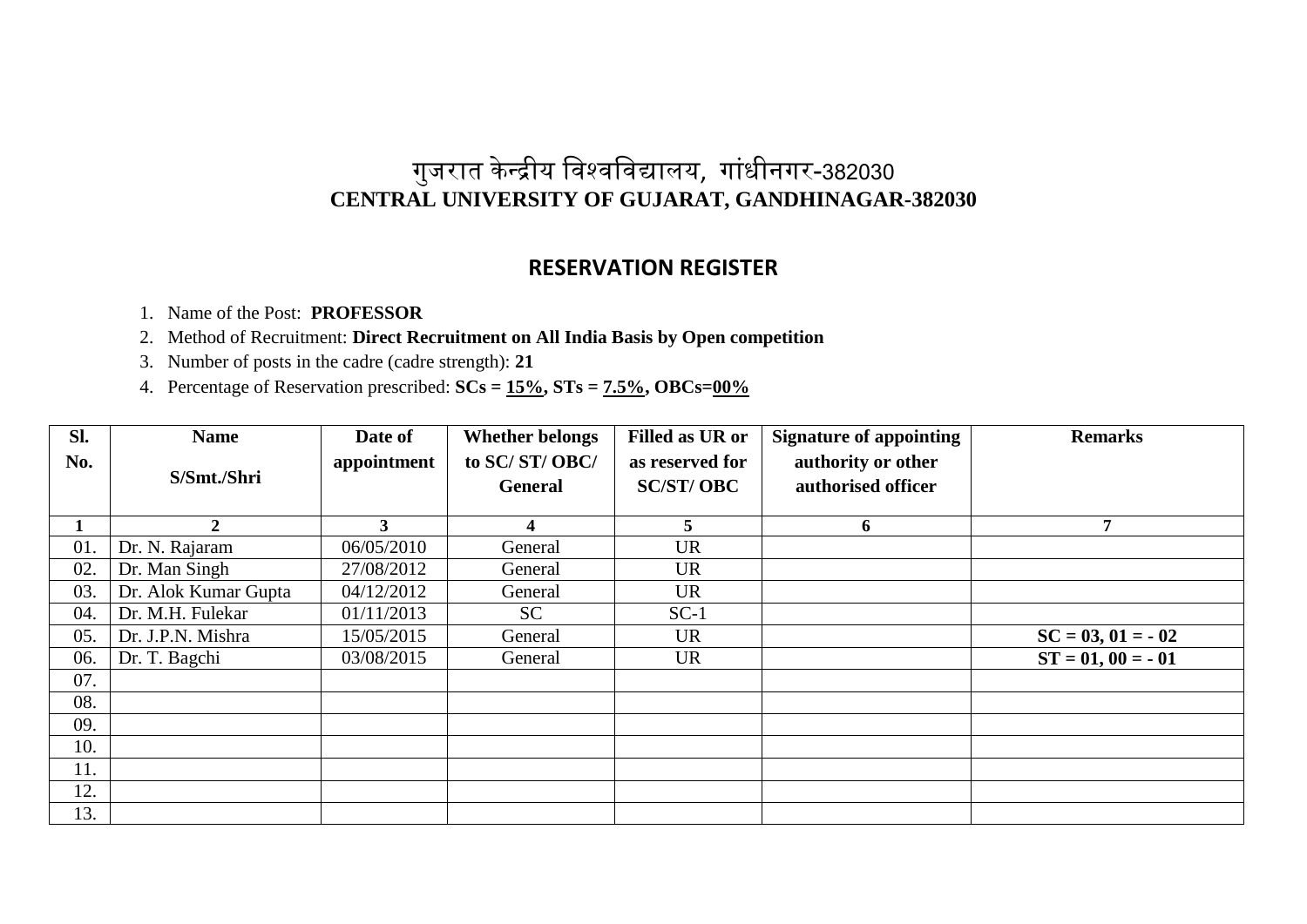| 14                          |  |  |  |
|-----------------------------|--|--|--|
| 15<br>$\overline{1}$ .      |  |  |  |
| 16.                         |  |  |  |
| 1 <sub>7</sub><br>$\perp$ . |  |  |  |
| 18.                         |  |  |  |
| 19.                         |  |  |  |
| 20.                         |  |  |  |
| $\bigcap$ 1<br>21.          |  |  |  |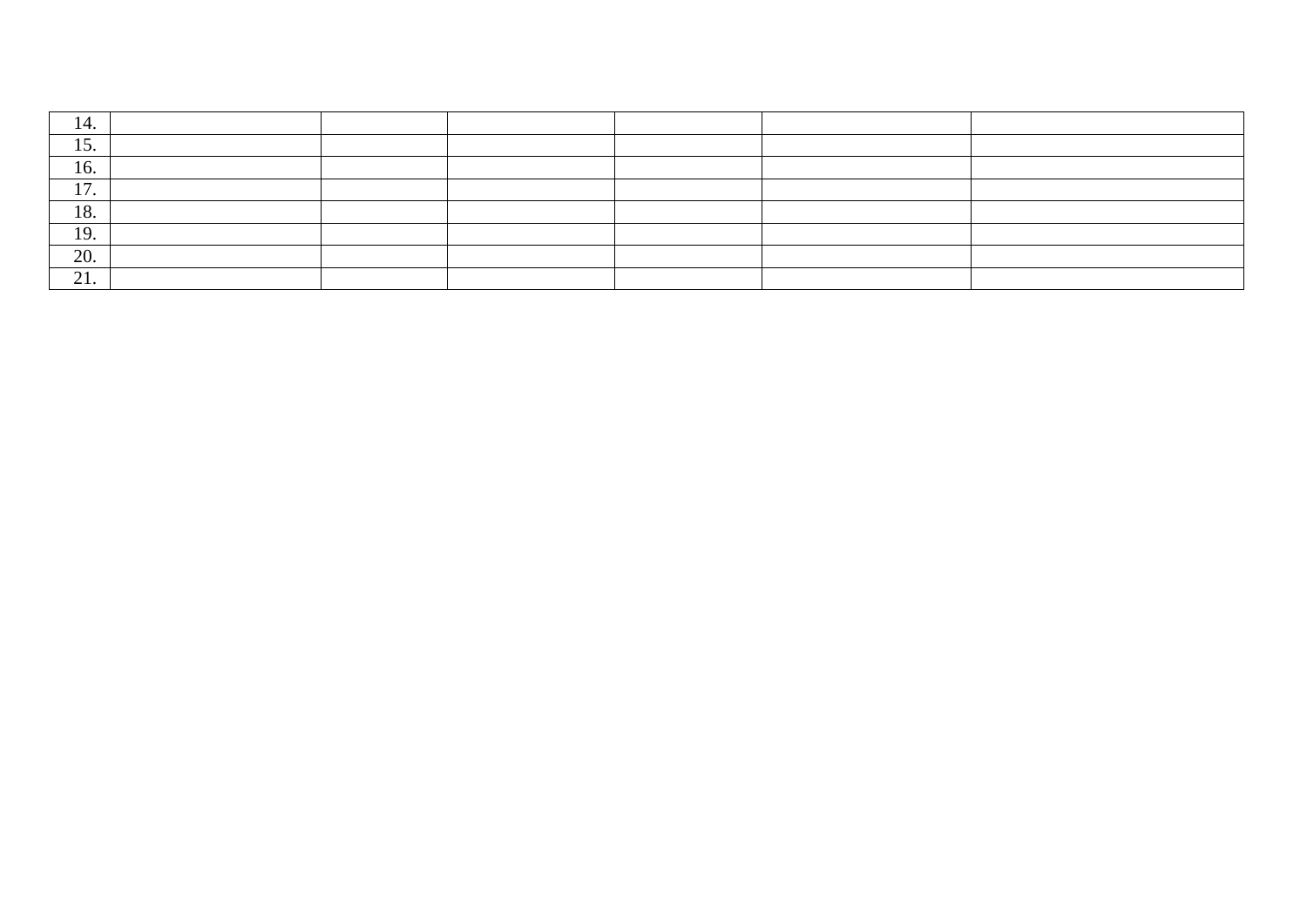### **RESERVATION REGISTER**

- 1. Name of the Post: **ASSOCIATE PROFESSORS**
- 2. Method of Recruitment: **Direct Recruitment on All India Basis by Open competition**
- 3. Number of posts in the cadre (cadre strength): **42**
- 4. Percentage of Reservation prescribed: **SCs = 15%, STs = 7.5%, OBCs= 00%**

| Sl.<br>No. | <b>Name</b>              | Date of<br>appointment | <b>Whether belongs</b><br>to SC/ST OBC/ | <b>Filled as UR or</b><br>as reserved for | <b>Signature of</b><br>appointing authority | <b>Remarks</b>      |
|------------|--------------------------|------------------------|-----------------------------------------|-------------------------------------------|---------------------------------------------|---------------------|
|            | S/Smt./Shri              |                        | <b>General</b>                          | <b>SC/ST/OBC</b>                          | or other authorised<br>officer              |                     |
|            |                          |                        |                                         |                                           |                                             |                     |
|            | $\overline{2}$           | $\overline{3}$         | $\Delta$                                | 5                                         | 6                                           | 7                   |
| 01.        | Dr. Atanu Bhattacharya   | 16/08/2012             | General                                 | <b>UR</b>                                 |                                             |                     |
| 02.        | Dr. Sanjay Kumar Jha     | 28/08/2012             | General                                 | <b>UR</b>                                 |                                             |                     |
| 03.        | Dr. Sanjeev Kumar Dubey  | 30/08/2012             | General                                 | <b>UR</b>                                 |                                             |                     |
| 04.        | Dr. Balaji Ranganathan   | 04/09/2012             | General                                 | <b>UR</b>                                 |                                             |                     |
| 05.        | Dr. Jaya Prakash Pradhan | 06/09/2012             | General                                 | <b>UR</b>                                 |                                             | $SC = 06, 00 = -06$ |
| 06.        | Dr. Indira Dutta         | 23/07/2013             | General                                 | <b>UR</b>                                 |                                             | $ST = 03, 00 = -03$ |
| 07.        |                          |                        |                                         |                                           |                                             |                     |
| 08.        |                          |                        |                                         |                                           |                                             |                     |
| 09.        |                          |                        |                                         |                                           |                                             |                     |
| 10.        |                          |                        |                                         |                                           |                                             |                     |
| 11.        |                          |                        |                                         |                                           |                                             |                     |
| 12.        |                          |                        |                                         |                                           |                                             |                     |
| 13.        |                          |                        |                                         |                                           |                                             |                     |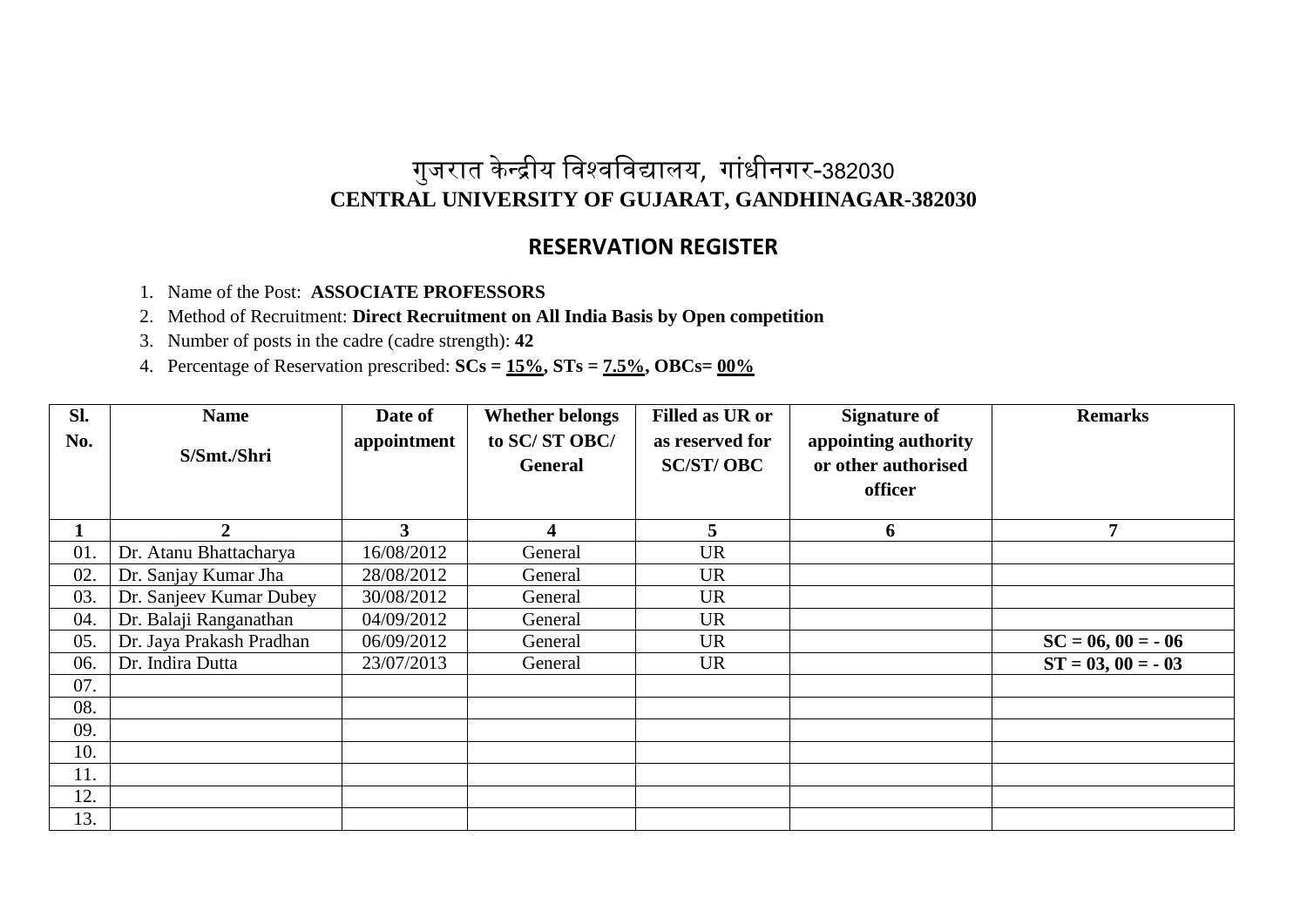| 14.               |  |  |  |
|-------------------|--|--|--|
| 15.               |  |  |  |
| 16.               |  |  |  |
| $\overline{17}$ . |  |  |  |
| 18.               |  |  |  |
| 19.               |  |  |  |
| 20.               |  |  |  |
| 21.               |  |  |  |
| 22.               |  |  |  |
| 23.               |  |  |  |
| $\overline{24}$ . |  |  |  |
| 25.               |  |  |  |
| 26.               |  |  |  |
| 27.               |  |  |  |
| 28.               |  |  |  |
| 29.               |  |  |  |
| 30.               |  |  |  |
| 31.               |  |  |  |
| 32.               |  |  |  |
| $\frac{33}{34}$   |  |  |  |
|                   |  |  |  |
| 35.               |  |  |  |
| 36.               |  |  |  |
| 37.               |  |  |  |
| 38.               |  |  |  |
| 39.               |  |  |  |
| 40.               |  |  |  |
| 41.               |  |  |  |
| 42.               |  |  |  |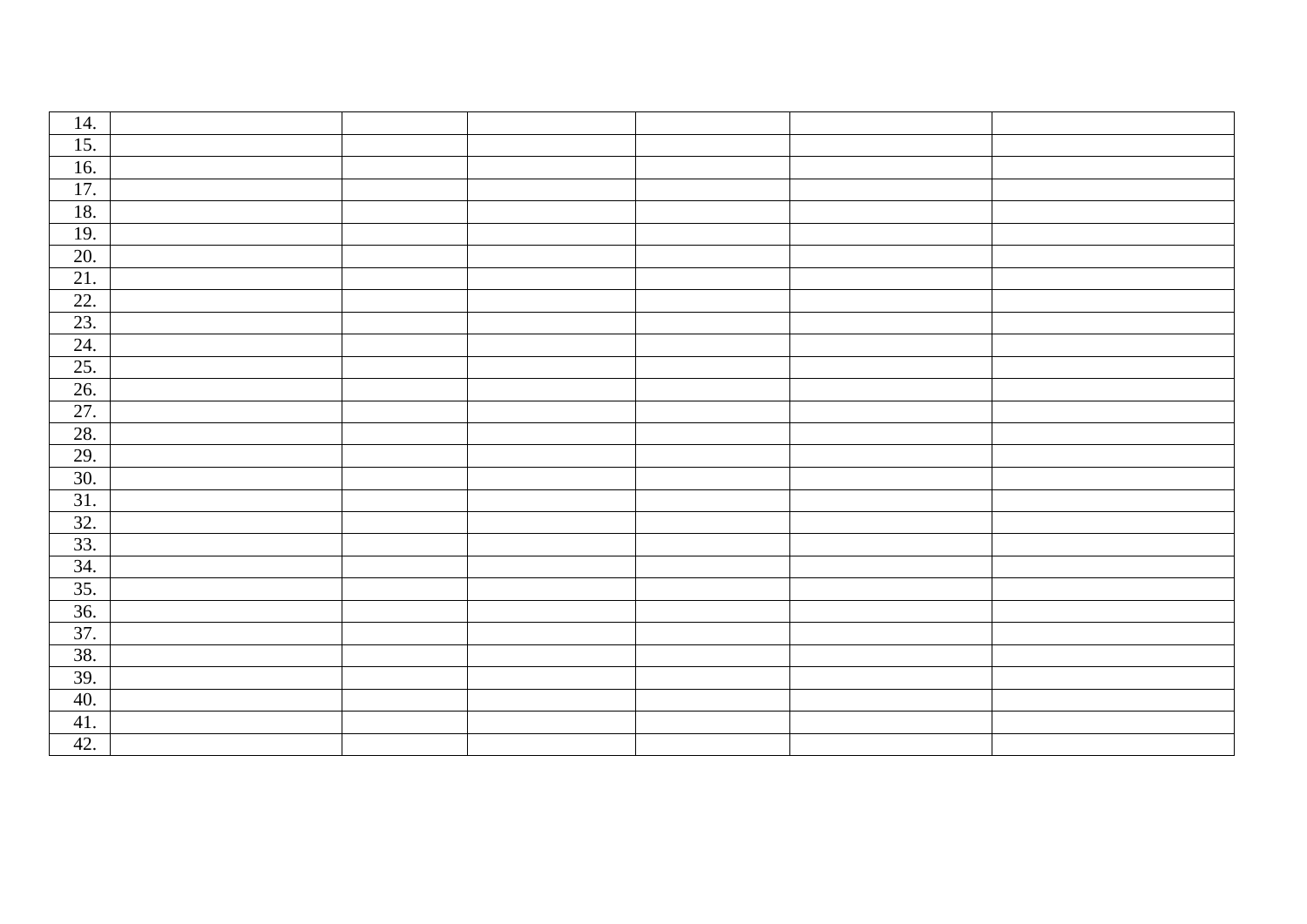### **RESERVATION REGISTER**

- 1. Name of the Post: **ASSISTANT PROFESSORS**
- 2. Method of Recruitment: **Direct Recruitment on All India Basis by Open competition**
- 3. Number of posts in the cadre (cadre strength): **84**
- 4. Percentage of Reservation prescribed: **SCs = 15%, STs = 7.5%, OBCs= 27%**

| <b>Sl. No.</b> | <b>Name</b>                    | Date of     | Whether        | <b>Filled as UR</b> | <b>Signature of</b> | <b>Remarks</b> |
|----------------|--------------------------------|-------------|----------------|---------------------|---------------------|----------------|
|                |                                | appointment | belongs to SC  | or as reserved      | appointing          |                |
|                | S/Smt./Shri                    |             | /ST / OBC/     | for SC/ST/          | authority or other  |                |
|                |                                |             | <b>General</b> | <b>OBC</b>          | authorised officer  |                |
|                |                                |             |                |                     |                     |                |
| 1              | $\overline{2}$                 | 3           | 4              | 5                   | 6                   | 7              |
| 01.            | Dr. Prakash Jha                | 07/08/2012  | General        | <b>UR</b>           |                     |                |
| 02.            | Vinai Kumar Donthula           | 21/08/2012  | <b>OBC</b>     | OBC-1               |                     |                |
| 03.            | Prabhat Kumar                  | 21/08/2012  | <b>OBC</b>     | $OBC-2$             |                     |                |
| 04.            | Dr Anushka Gokhale             | 30/08/2012  | General        | <b>UR</b>           |                     |                |
| 05.            | L. Raju Chowhan                | 05/09/2012  | <b>ST</b>      | $ST-1$              |                     |                |
| 06.            | Roshan Lal Jahel               | 10/09/2012  | <b>SC</b>      | $SC-1$              |                     |                |
| 07.            | Dr. Kishore Jose               | 01/11/2012  | <b>ST</b>      | $ST-2$              |                     |                |
| 08.            | Dr. Mohandas Singh Nongmaithem | 01/11/2012  | SC             | $SC-2$              |                     |                |
| 09.            | Dr. Saurabh Sharma             | 01/11/2012  | General        | <b>UR</b>           |                     |                |
| 10.            | Dr. Atul Mishra                | 01/11/2012  | General        | <b>UR</b>           |                     |                |
| 11.            | Dr. Parvathi Krishnaswamy Iyer | 07/11/2012  | General        | <b>UR</b>           |                     |                |
| 12.            | Dr. Kunal Sinha                | 07/11/2012  | SC             | $SC-3$              |                     |                |
| 13.            | Dr. Vinod Sen                  | 07/11/2012  | <b>OBC</b>     | <b>UR</b>           |                     |                |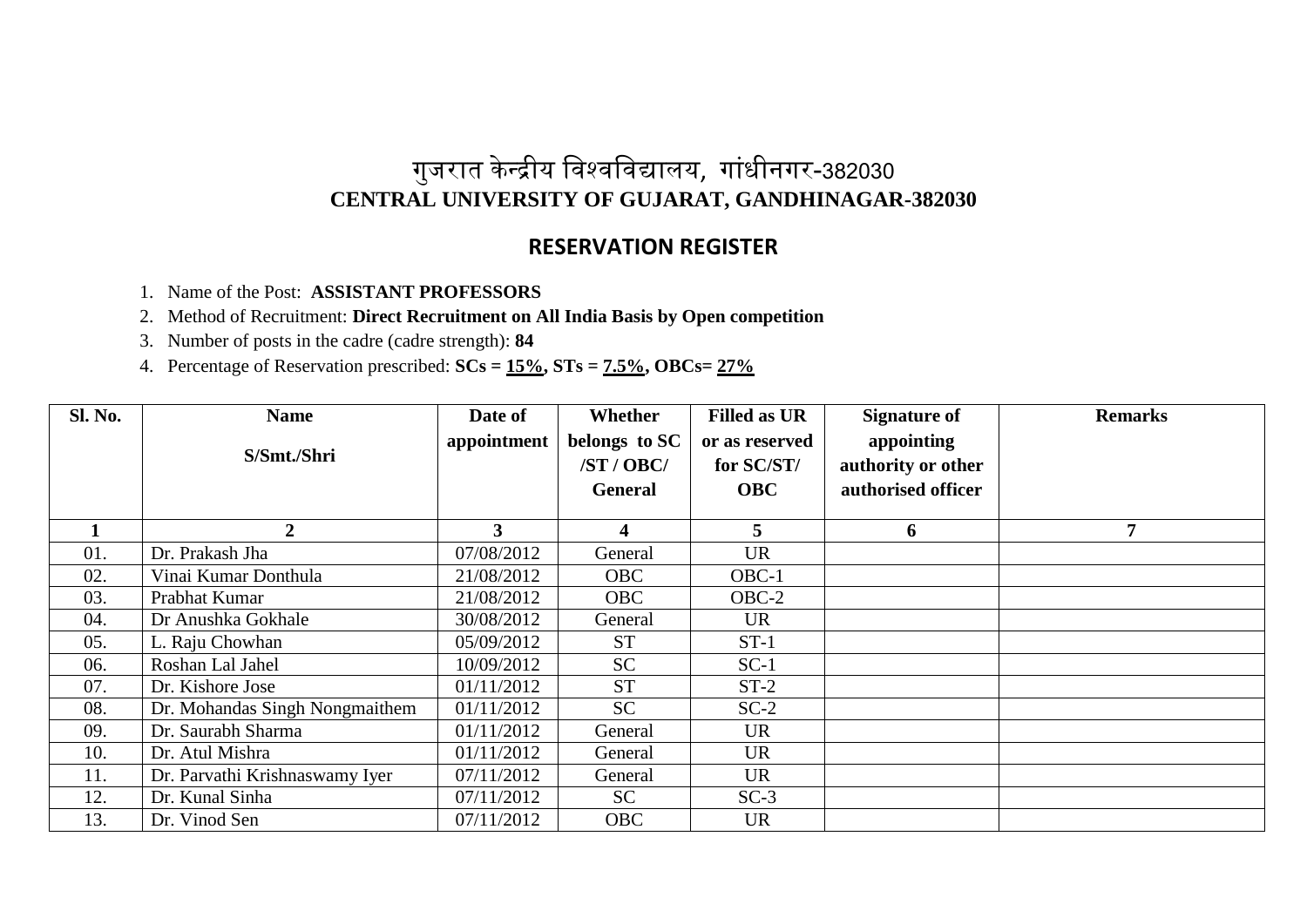| 14.             | Dr. Shiju Sam Varughese          | 07/11/2012 | General    | <b>UR</b> |                     |
|-----------------|----------------------------------|------------|------------|-----------|---------------------|
| 15.             | Dr. Sony Kunjappan               | 09/11/2012 | <b>OBC</b> | OBC-3     |                     |
| 16.             | Dr. Manasi Singh                 | 19/11/2012 | General    | <b>UR</b> |                     |
| 17.             | Dr. Sarala Dasari                | 21/11/2012 | <b>SC</b>  | $SC-4$    |                     |
| 18.             | Dr. Hemant Kumar                 | 23/11/2012 | <b>OBC</b> | OBC-4     |                     |
| 19.             | Dr. Dhananjay Kumar Rai          | 27/11/2012 | General    | <b>UR</b> |                     |
| 20.             | Dr. Jagannatham Begari           | 04/12/2012 | <b>SC</b>  | <b>UR</b> |                     |
| 21.             | Dr. Jayashree Ambewadikar        | 07/12/2012 | <b>SC</b>  | $SC-5$    |                     |
| 22.             | Dr. Asima Jena                   | 07/12/2012 | General    | <b>UR</b> |                     |
| 23.             | Dr. Reji Joseph                  | 10/12/2012 | General    | <b>UR</b> |                     |
| 24.             | Dr. Beryl Anand                  | 18/12/2012 | <b>OBC</b> | $OBC-5$   |                     |
| 25.             | Smruti Ranjan Dhal               | 19/12/2012 | General    | <b>UR</b> |                     |
| 26.             | Dr. Sudarshan Papanna            | 24/12/2012 | <b>OBC</b> | OBC-6     |                     |
| 27.             | Dr. Litty Denis                  | 28/12/2012 | General    | <b>UR</b> |                     |
| 28.             | Dr. Ishmeet Kaur Chaudhry        | 01/01/2013 | General    | <b>UR</b> |                     |
| 29.             | Dhara K. Chotai                  | 01/01/2013 | General    | <b>UR</b> |                     |
| 30.             | Ms. Zarana Dilipkumar Maheshwary | 01/01/2013 | General    | <b>UR</b> |                     |
| $\overline{31}$ | Dr. Khaikholen Haokip            | 01/01/2013 | <b>ST</b>  | $ST-3$    |                     |
| 32.             | Dr. Kingson Singh Patel          | 09/01/2013 | <b>OBC</b> | $OBC-7$   |                     |
| 33.             | Dr. Pramod Kumar Tiwari          | 10/01/2013 | General    | <b>UR</b> |                     |
| 34.             | Dr. Zakia Firdaus Sulaiman       | 16/01/2013 | General    | <b>UR</b> |                     |
| 35.             | Niveditha Kalarikkal             | 22/01/2013 | <b>OBC</b> | OBC-8     |                     |
| 36.             | Dr. Gajendra Kumar Meena         | 23/01/2013 | <b>ST</b>  | $ST-4$    |                     |
| 37.             | Dr. Tulika Tripathi              | 28/01/2013 | General    | <b>UR</b> |                     |
| 38.             | Dr. Priya Ranjan Kumar           | 25/03/2013 | <b>OBC</b> | <b>UR</b> |                     |
| 39.             | Dr. Kshamanidhi Adabar           | 01/04/2013 | <b>OBC</b> | OBC-9     |                     |
| 40.             | Dr. Sudeep Basu                  | 01/10/2013 | General    | <b>UR</b> |                     |
| 41.             | Dr. Rajesh Singh                 | 03/10/2013 | General    | <b>UR</b> |                     |
| 42.             | Dr. Umesh Chand Singh Yadav      | 17/10/2013 | General    | <b>UR</b> |                     |
| 43.             | Dr. Paulami Sahu                 | 18/10/2013 | General    | <b>UR</b> |                     |
| 44.             | Dr. Rina Kumari                  | 25/10/2013 | <b>OBC</b> | $OBC-10$  | $SC=12, 05 = -07$   |
| 45.             | Dr. Rajesh Vasita                | 15/11/2013 | <b>SC</b>  | <b>UR</b> | $ST = 06, 04 = -02$ |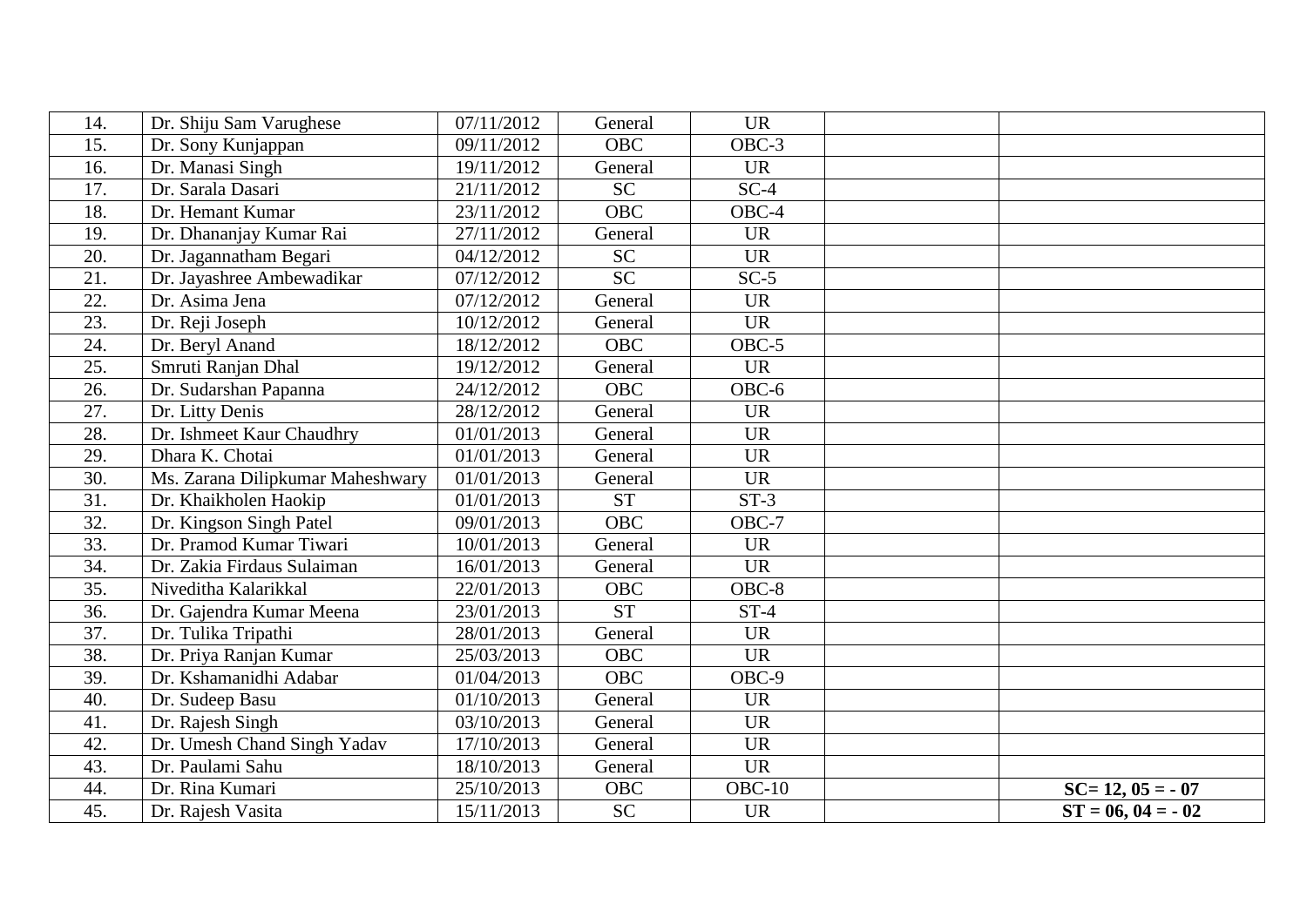| 46.                      | Dr. Dheeraj Rathore | 28/11/2013 | OBC | $OBC-11$ | $\text{OBC} = 22, 11 = -11$ |
|--------------------------|---------------------|------------|-----|----------|-----------------------------|
| 47.                      |                     |            |     |          |                             |
| 48.                      |                     |            |     |          |                             |
| 49.                      |                     |            |     |          |                             |
| 50.                      |                     |            |     |          |                             |
| 51.                      |                     |            |     |          |                             |
| $rac{52}{53}$            |                     |            |     |          |                             |
|                          |                     |            |     |          |                             |
|                          |                     |            |     |          |                             |
|                          |                     |            |     |          |                             |
| $\frac{54.}{55.}$<br>56. |                     |            |     |          |                             |
|                          |                     |            |     |          |                             |
| $\frac{57}{58}$          |                     |            |     |          |                             |
| 59.                      |                     |            |     |          |                             |
| 60.                      |                     |            |     |          |                             |
| 61.                      |                     |            |     |          |                             |
| 62.                      |                     |            |     |          |                             |
| 63.                      |                     |            |     |          |                             |
| 64.                      |                     |            |     |          |                             |
| 65.                      |                     |            |     |          |                             |
| 66.                      |                     |            |     |          |                             |
| 67.                      |                     |            |     |          |                             |
| 68.                      |                     |            |     |          |                             |
| 69.                      |                     |            |     |          |                             |
| 70.                      |                     |            |     |          |                             |
| 71.                      |                     |            |     |          |                             |
| 72.                      |                     |            |     |          |                             |
| $\frac{73}{74}$          |                     |            |     |          |                             |
|                          |                     |            |     |          |                             |
| 75.                      |                     |            |     |          |                             |
| $\frac{76.}{77.}$        |                     |            |     |          |                             |
|                          |                     |            |     |          |                             |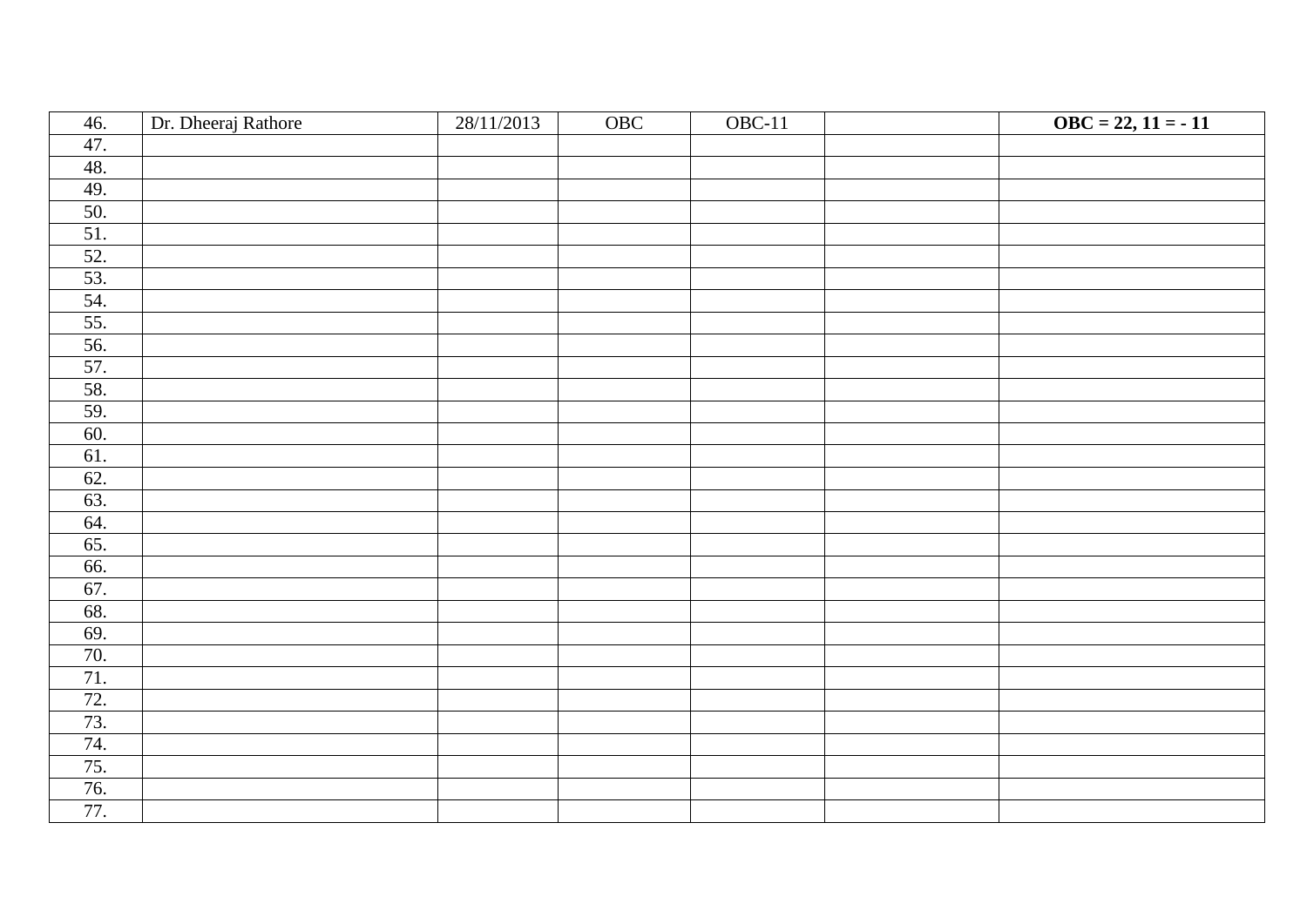| 70                      |  |  |  |
|-------------------------|--|--|--|
| 70                      |  |  |  |
| 80.                     |  |  |  |
| $Q_1$<br>O <sub>1</sub> |  |  |  |
| $\Omega$<br>$O\angle$   |  |  |  |
| $\Omega$<br>00.         |  |  |  |
| 84.                     |  |  |  |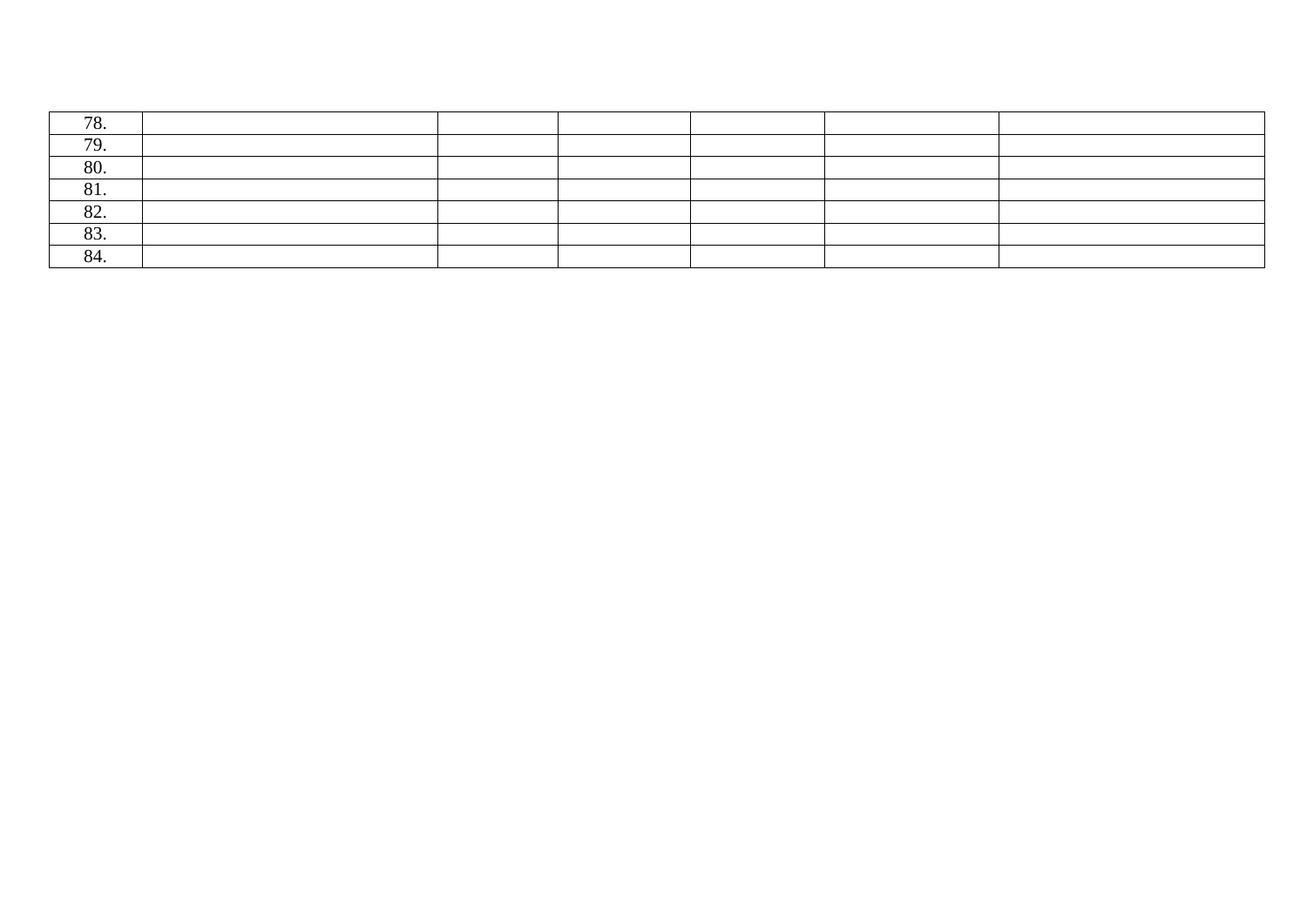# गुजरात केन्द्रीय विश्वविद्यालय, गांधीनगर-382030

### **CENTRAL UNIVERSITY OF GUJARAT, GANDHINAGAR-382030**

### **RESERVATION ROSTER REGISTER**

1. Name of the Post: **ASSISTANT LIBRARIAN**

2. Method of Recruitment: **Direct Recruitment on All India Basis by Open competition**

3. Number of posts in the cadre (cadre strength): **02**

| Cycle        | <b>UR</b> or   | <b>Name</b>    | Date of     | Whether         | <b>Filled as UR</b> | <b>Signature of</b> | <b>Remarks</b> |
|--------------|----------------|----------------|-------------|-----------------|---------------------|---------------------|----------------|
| No. /        | reserved for   |                | appointment | SC/ST/          | or as reserved      | appointing          |                |
| point        | SCs / STs /    | S/Smt./Shri    |             | OBC/            | for SCs / STs /     | authority or other  |                |
| No.          | <b>OBCs</b>    |                |             | General         | <b>OBCs</b>         | authorised officer  |                |
|              |                |                |             |                 |                     |                     |                |
| $\mathbf{1}$ | $\overline{2}$ | 3              | 4           | $5\overline{)}$ | 6                   | 7                   | 8              |
| $I/01$ .     | <b>UR</b>      | Dr. K.B. Agadi | 06/06/2011  | General         | <b>UR</b>           |                     |                |
| 02.          | <b>UR</b>      |                |             |                 |                     |                     |                |
| 03.          | <b>UR</b>      |                |             |                 |                     |                     |                |
| 04.          | <b>OBC</b>     |                |             |                 |                     |                     |                |
| 05.          | <b>UR</b>      |                |             |                 |                     |                     |                |
| 06.          | <b>UR</b>      |                |             |                 |                     |                     |                |
| 07.          | SC             |                |             |                 |                     |                     |                |
| 08.          | <b>OBC</b>     |                |             |                 |                     |                     |                |
| 09.          | <b>UR</b>      |                |             |                 |                     |                     |                |
| 10.          | <b>UR</b>      |                |             |                 |                     |                     |                |
| 11.          | <b>UR</b>      |                |             |                 |                     |                     |                |
| 12.          | <b>OBC</b>     |                |             |                 |                     |                     |                |
| 13.          | <b>UR</b>      |                |             |                 |                     |                     |                |
| 14.          | <b>ST</b>      |                |             |                 |                     |                     |                |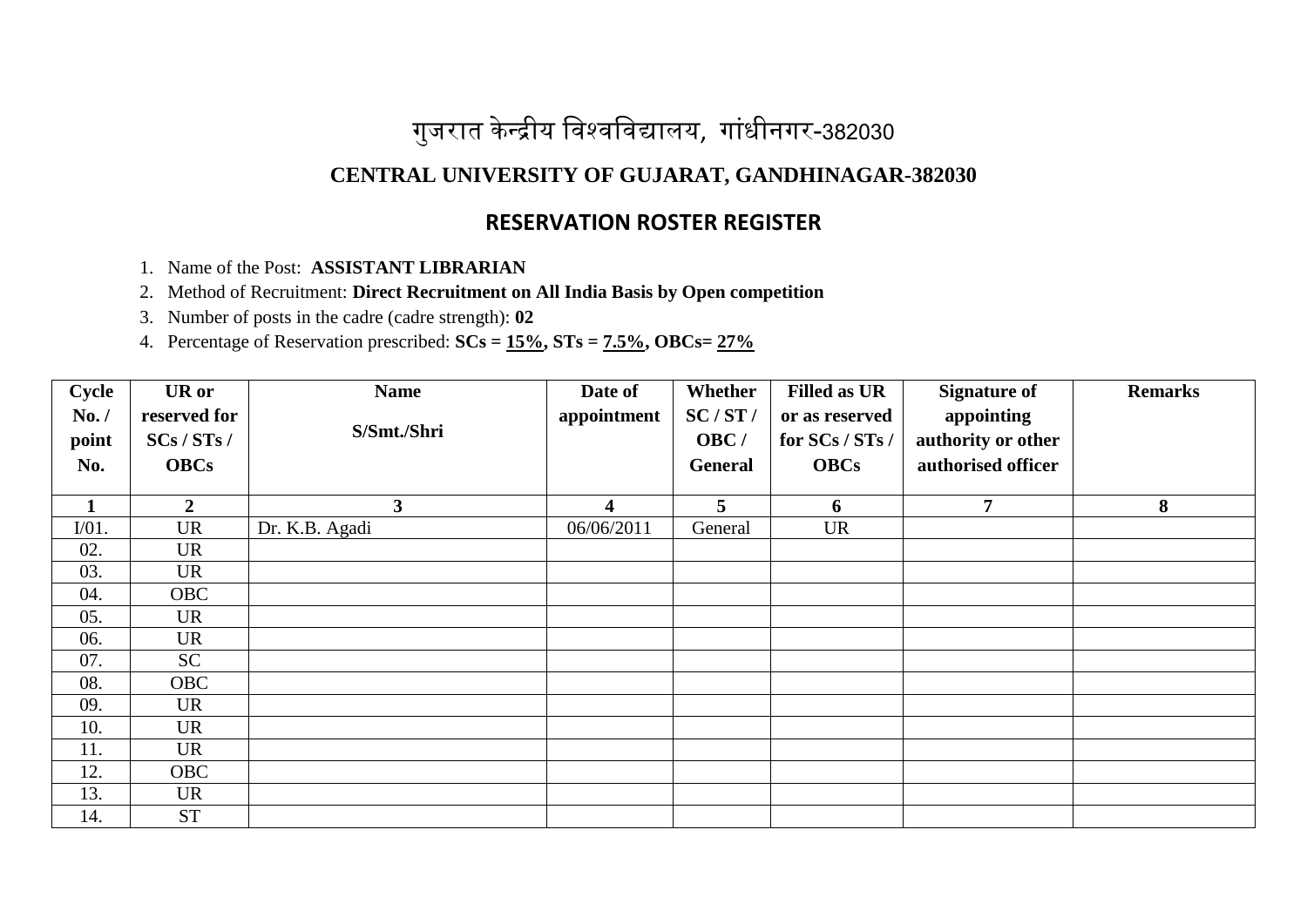## गुजरात केन्द्रीय विश्वविद्यालय, गांधीनगर-382030 **CENTRAL UNIVERSITY OF GUJARAT, GANDHINAGAR-382030 RESERVATION ROSTER REGISTER**

1. Name of the Post: **ASSISTANT REGISTRAR**

2. Method of Recruitment: **Direct Recruitment on All India Basis by Open competition**

3. Number of posts in the cadre (cadre strength): **03**

| Cycle<br>No. /<br>point<br>No. | <b>UR</b> or<br>reserved for<br>SCs / STs /<br><b>OBCs</b> | <b>Name</b><br>S/Smt./Shri | Date of<br>appointment  | Whether<br>SC/ST/<br>OBC/<br>General | Filled as UR or<br>as reserved for<br>SCs / STs /<br><b>OBCs</b> | <b>Signature of</b><br>appointing authority<br>or other authorised<br>officer | <b>Remarks</b>                                               |
|--------------------------------|------------------------------------------------------------|----------------------------|-------------------------|--------------------------------------|------------------------------------------------------------------|-------------------------------------------------------------------------------|--------------------------------------------------------------|
|                                |                                                            |                            |                         |                                      |                                                                  |                                                                               |                                                              |
| $\mathbf{1}$                   | $\overline{2}$                                             | $\mathbf{3}$               | $\overline{\mathbf{4}}$ | 5                                    | 6                                                                | $\overline{7}$                                                                | 8                                                            |
| $I/01$ .                       | <b>UR</b>                                                  |                            |                         |                                      |                                                                  |                                                                               |                                                              |
| 02.                            | <b>UR</b>                                                  |                            |                         |                                      |                                                                  |                                                                               |                                                              |
| 03.                            | <b>UR</b>                                                  |                            |                         |                                      |                                                                  |                                                                               |                                                              |
| 04.                            | <b>OBC</b>                                                 |                            |                         |                                      |                                                                  |                                                                               |                                                              |
| 05.                            | <b>UR</b>                                                  |                            |                         |                                      |                                                                  |                                                                               |                                                              |
| 06.                            | <b>UR</b>                                                  |                            |                         |                                      |                                                                  |                                                                               |                                                              |
| 07.                            | <b>SC</b>                                                  |                            |                         |                                      |                                                                  |                                                                               |                                                              |
| 08.                            | <b>OBC</b>                                                 |                            |                         |                                      |                                                                  |                                                                               |                                                              |
| 09.                            | <b>UR</b>                                                  |                            |                         |                                      |                                                                  |                                                                               |                                                              |
| 10.                            | <b>UR</b>                                                  |                            |                         |                                      |                                                                  |                                                                               |                                                              |
| 11.                            | <b>UR</b>                                                  |                            |                         |                                      |                                                                  |                                                                               |                                                              |
| 12.                            | <b>OBC</b>                                                 |                            |                         |                                      |                                                                  |                                                                               |                                                              |
| 13.                            | UR                                                         |                            |                         |                                      |                                                                  |                                                                               |                                                              |
| 14.                            | $\operatorname{ST}$                                        |                            |                         |                                      |                                                                  |                                                                               | One post filled through<br>promotion<br>(Shri Mukesh Parmar) |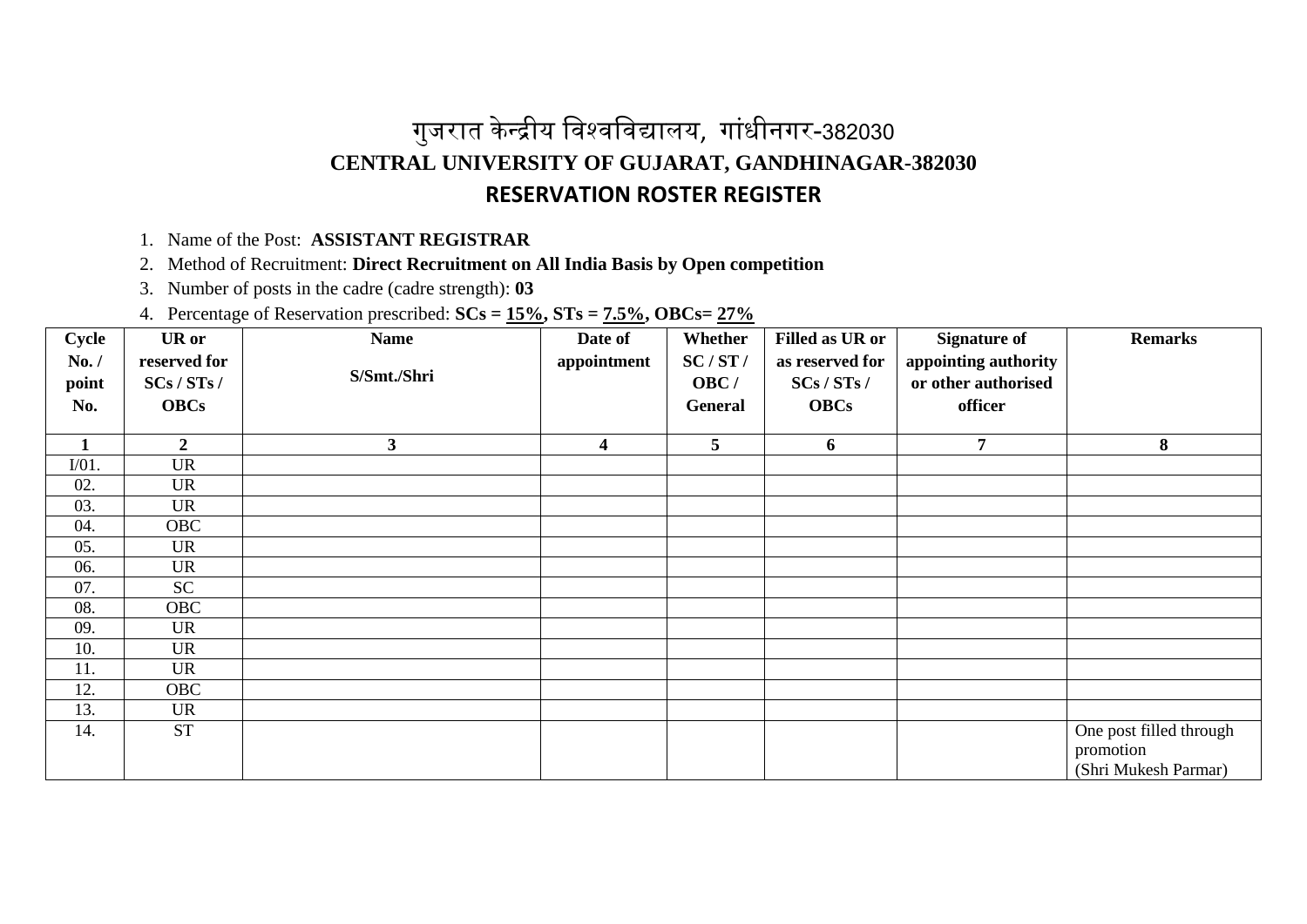#### **RESERVATION ROSTER REGISTER**

- 1. Name of the Post: **DRIVER**
- 2. Method of Recruitment: **Direct Recruitment on All India Basis by Open competition**
- 3. Number of posts in the cadre (cadre strength): **05**
- 4. Percentage of Reservation prescribed: **SCs = 15%, STs = 7.5%, OBCs= 27%**
	- ;

| Cycle    | <b>UR</b> or | <b>Name</b>             | Date of     | Whether        | <b>Filled as UR</b> | <b>Signature of appointing</b> | <b>Remarks</b>              |
|----------|--------------|-------------------------|-------------|----------------|---------------------|--------------------------------|-----------------------------|
| No. /    | reserved     | S/Smt./Shri             | appointment | SC/ST/         | or as reserved      | authority or other             |                             |
| point    | for SCs/     |                         |             | OBC/           | for SCs / STs /     | authorised officer             |                             |
| No.      | STs / OBCs   |                         |             | <b>General</b> | <b>OBCs</b>         |                                |                             |
|          |              | 3                       | 4           | 5.             | 6                   | 7                              | 8                           |
| $I/01$ . | <b>UR</b>    | Paresh Chimanlal Parekh | 29/02/2012  | <b>OBC</b>     | <b>UR</b>           |                                |                             |
| 02.      | <b>UR</b>    | Phool Singh Meena       | 29/02/2012  | <b>ST</b>      | <b>ST</b>           |                                | Utilised against point      |
|          |              |                         |             |                |                     |                                | No.I/14.                    |
| 03.      | <b>UR</b>    |                         |             |                |                     |                                | $SC = 00, 00 = 00$          |
| 04.      | <b>OBC</b>   |                         |             |                |                     |                                | $ST = 00, 01 = +01$         |
| 05.      | <b>UR</b>    |                         |             |                |                     |                                | $\text{OBC} = 01, 00 = -01$ |
| 06.      | <b>UR</b>    |                         |             |                |                     |                                |                             |
| 07.      | <b>SC</b>    |                         |             |                |                     |                                |                             |
| 08.      | <b>OBC</b>   |                         |             |                |                     |                                |                             |
| 09.      | <b>UR</b>    |                         |             |                |                     |                                |                             |
| 10.      | <b>UR</b>    |                         |             |                |                     |                                |                             |
| 11.      | <b>UR</b>    |                         |             |                |                     |                                |                             |
| 12.      | <b>OBC</b>   |                         |             |                |                     |                                |                             |
| 13.      | <b>UR</b>    |                         |             |                |                     |                                |                             |
| 14.      | <b>ST</b>    |                         |             |                |                     |                                |                             |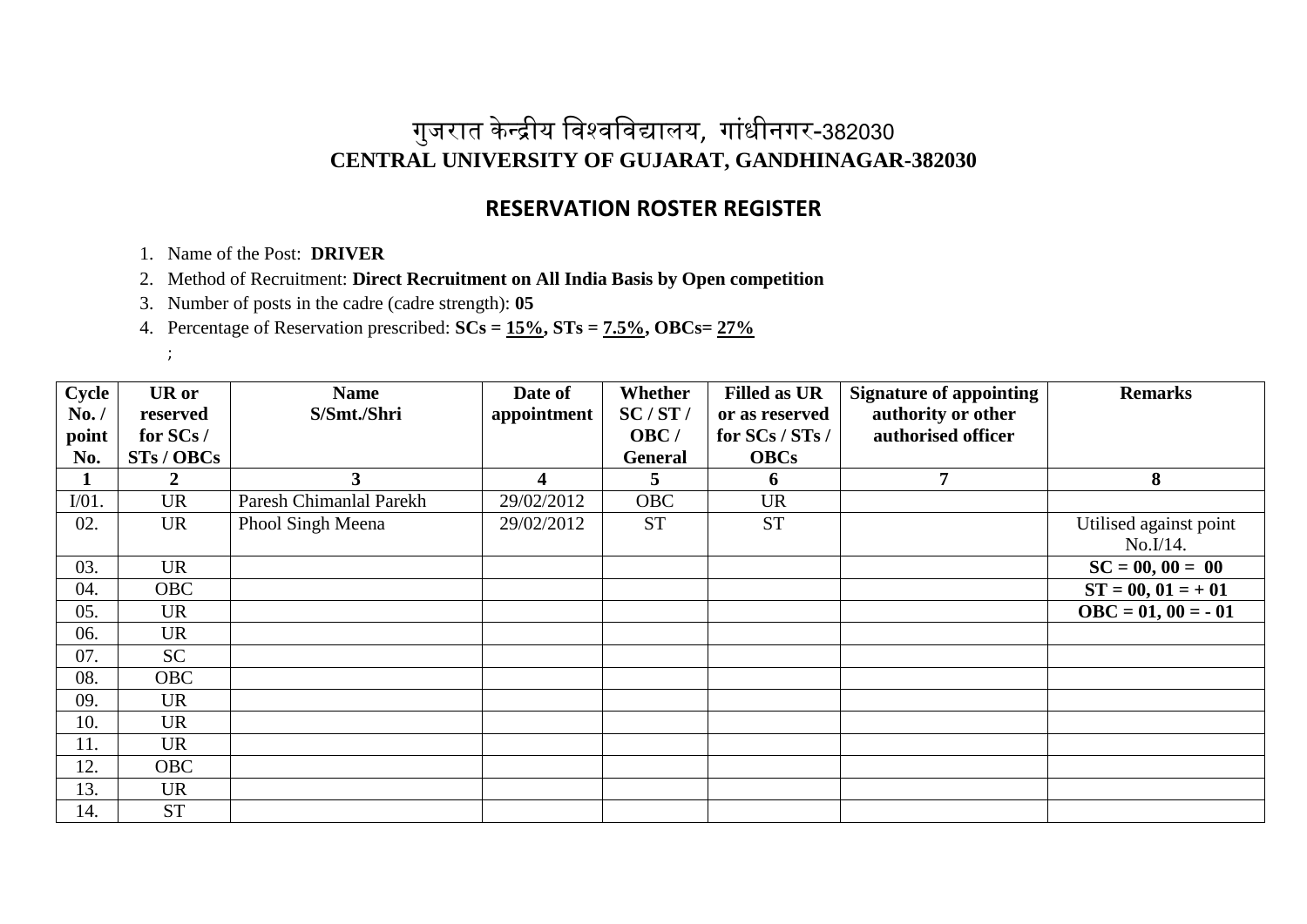### **RESERVATION ROSTER REGISTER**

1. Name of the Post: **LABORATORY ATTENDANT**

2. Method of Recruitment: **Direct Recruitment on All India Basis by Open competition**

3. Number of posts in the cadre (cadre strength): **06**

| Cycle    | <b>UR</b> or | <b>Name</b>                 | Date of                 | <b>Whether SC</b> | <b>Filled as UR</b> | <b>Signature of</b> | <b>Remarks</b>              |
|----------|--------------|-----------------------------|-------------------------|-------------------|---------------------|---------------------|-----------------------------|
| No. /    | reserved     | S/Smt./Shri                 | appointment             | /ST/OBC/          | or as reserved      | appointing          |                             |
| point    | for SCs/     |                             |                         | <b>General</b>    | for SCs / STs /     | authority or other  |                             |
| No.      | STs / OBCs   |                             |                         |                   | <b>OBCs</b>         | authorised officer  |                             |
|          | $\mathbf{2}$ | $\mathbf{3}$                | $\overline{\mathbf{4}}$ | 5                 | 6                   |                     | 8                           |
| $I/01$ . | <b>UR</b>    | Bharatkumar Babubhai Rathod | 08/07/2011              | <b>ST</b>         | <b>UR</b>           |                     | $SC = 00, 00 = 00$          |
| 02.      | <b>UR</b>    |                             |                         |                   |                     |                     | $ST = 00, 00 = 00$          |
| 03.      | <b>UR</b>    |                             |                         |                   |                     |                     | $\text{OBC} = 01, 00 = -01$ |
| 04.      | <b>OBC</b>   |                             |                         |                   |                     |                     |                             |
| 05.      | <b>UR</b>    |                             |                         |                   |                     |                     |                             |
| 06.      | <b>UR</b>    |                             |                         |                   |                     |                     |                             |
| 07.      | SC           |                             |                         |                   |                     |                     |                             |
| 08.      | <b>OBC</b>   |                             |                         |                   |                     |                     |                             |
| 09.      | <b>UR</b>    |                             |                         |                   |                     |                     |                             |
| 10.      | <b>UR</b>    |                             |                         |                   |                     |                     |                             |
| 11.      | <b>UR</b>    |                             |                         |                   |                     |                     |                             |
| 12.      | <b>OBC</b>   |                             |                         |                   |                     |                     |                             |
| 13.      | <b>UR</b>    |                             |                         |                   |                     |                     |                             |
| 14.      | <b>ST</b>    |                             |                         |                   |                     |                     |                             |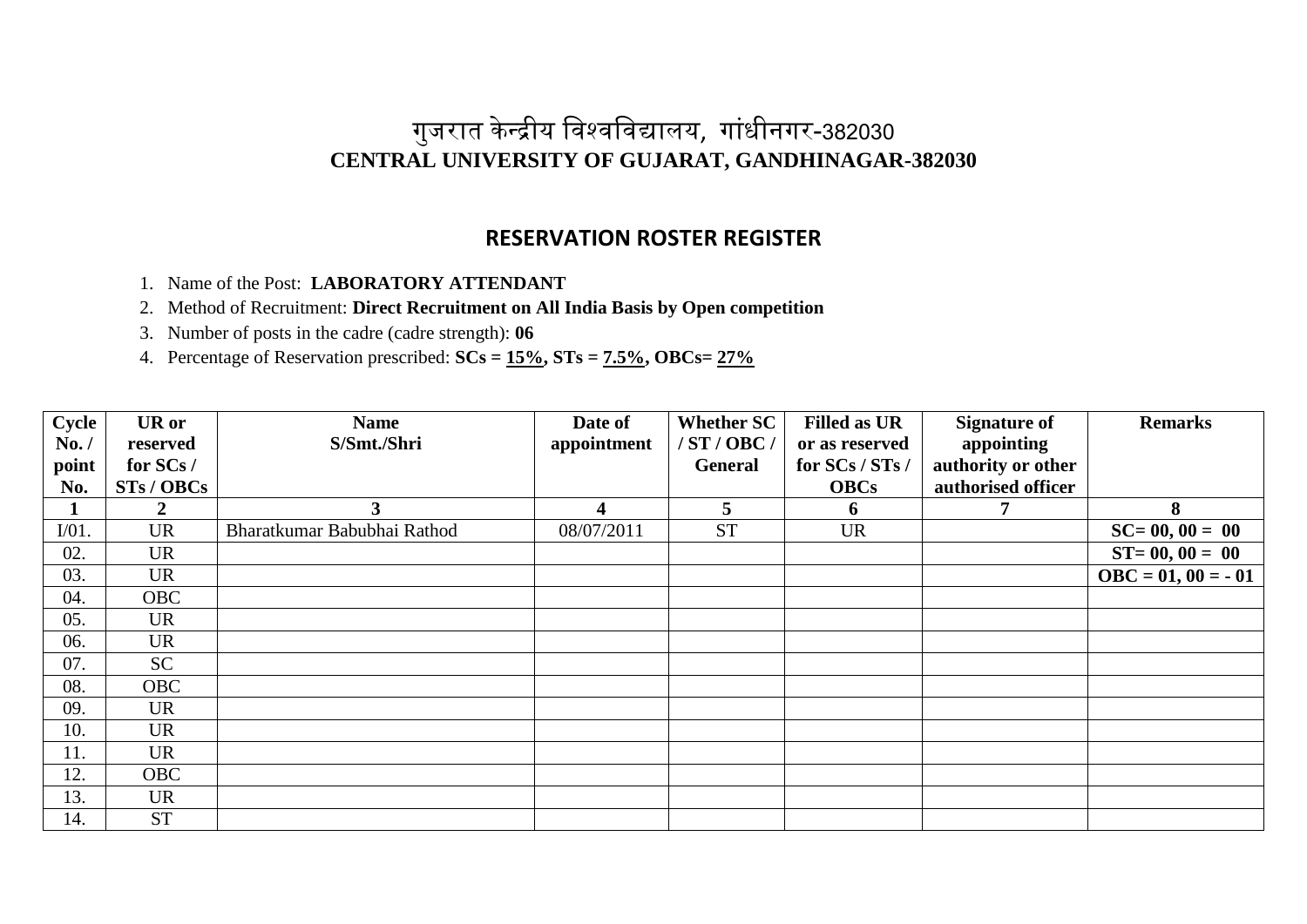### **RESERVATION ROSTER REGISTER**

1. Name of the Post: **LIBRARY ATTENDANT**

2. Method of Recruitment: **Direct Recruitment on All India Basis by Open competition**

3. Number of posts in the cadre (cadre strength): **04**

| <b>Cycle</b> | <b>UR</b> or | <b>Name</b>                | Date of     | Whether        | <b>Filled as UR</b> | <b>Signature of</b> | <b>Remarks</b>              |
|--------------|--------------|----------------------------|-------------|----------------|---------------------|---------------------|-----------------------------|
| No. /        | reserved     | S/Smt./Shri                | appointment | SC/ST/         | or as reserved      | appointing          |                             |
| point        | for SCs/     |                            |             | OBC/           | for SCs / STs /     | authority or other  |                             |
| No.          | STs / OBCs   |                            |             | <b>General</b> | <b>OBCs</b>         | authorised officer  |                             |
|              | 2            | 3 <sup>1</sup>             | 4           | 5              | 6                   |                     | 8                           |
| $I/01$ .     | <b>UR</b>    | Chandrakant Ashokrao Ingle | 08/07/2011  | <b>SC</b>      | <b>UR</b>           |                     | $SC = 00, 00 = 00$          |
| 02.          | <b>UR</b>    |                            |             |                |                     |                     | $ST = 00, 00 = 00$          |
| 03.          | <b>UR</b>    |                            |             |                |                     |                     | $\text{OBC} = 01, 00 = -01$ |
| 04.          | <b>OBC</b>   |                            |             |                |                     |                     |                             |
| 05.          | <b>UR</b>    |                            |             |                |                     |                     |                             |
| 06.          | <b>UR</b>    |                            |             |                |                     |                     |                             |
| 07.          | SC           |                            |             |                |                     |                     |                             |
| 08.          | <b>OBC</b>   |                            |             |                |                     |                     |                             |
| 09.          | <b>UR</b>    |                            |             |                |                     |                     |                             |
| 10.          | <b>UR</b>    |                            |             |                |                     |                     |                             |
| 11.          | <b>UR</b>    |                            |             |                |                     |                     |                             |
| 12.          | <b>OBC</b>   |                            |             |                |                     |                     |                             |
| 13.          | <b>UR</b>    |                            |             |                |                     |                     |                             |
| 14.          | <b>ST</b>    |                            |             |                |                     |                     |                             |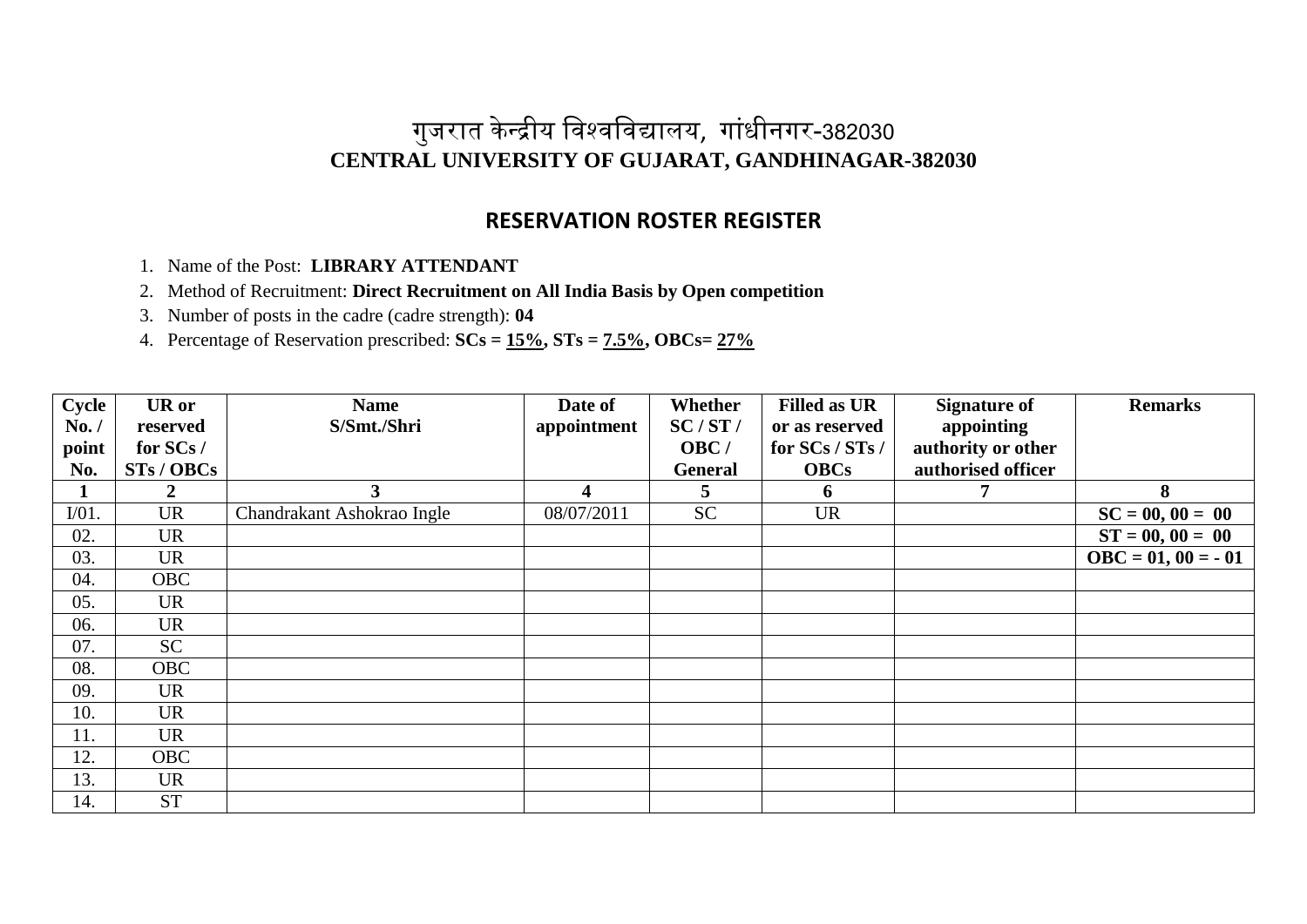### **RESERVATION ROSTER REGISTER**

1. Name of the Post: **SECTION OFFICER** 

2. Method of Recruitment: **Promotion by Non-Selection**

3. Number of posts in the cadre (cadre strength): **02**

| Cycle    | <b>UR</b> or | <b>Name</b>           | Date of                 | Whether        | <b>Filled as UR</b> | <b>Signature of</b> | <b>Remarks</b> |
|----------|--------------|-----------------------|-------------------------|----------------|---------------------|---------------------|----------------|
| No. /    | reserved     | S/Smt./Shri           | appointment             | SC/ST/         | or as reserved      | appointing          |                |
| point    | for SCs/     |                       |                         | OBC/           | for SCs / STs /     | authority or other  |                |
| No.      | STs / OBCs   |                       |                         | <b>General</b> | <b>OBCs</b>         | authorised officer  |                |
|          | 2            | 3                     | $\overline{\mathbf{4}}$ | 5              | 6                   |                     | 8              |
| $I/01$ . | <b>UR</b>    | Tarun Kumar Soni      | 15/12/2014              | General        | <b>UR</b>           |                     |                |
| 02.      | <b>UR</b>    | <b>Shamsher Singh</b> | 12/03/2015              | <b>OBC</b>     | <b>UR</b>           |                     |                |
| 03.      | <b>UR</b>    |                       |                         |                |                     |                     |                |
| 04.      | <b>UR</b>    |                       |                         |                |                     |                     |                |
| 05.      | <b>UR</b>    |                       |                         |                |                     |                     |                |
| 06.      | UR           |                       |                         |                |                     |                     |                |
| 07.      | <b>SC</b>    |                       |                         |                |                     |                     |                |
| 08.      | <b>UR</b>    |                       |                         |                |                     |                     |                |
| 09.      | <b>UR</b>    |                       |                         |                |                     |                     |                |
| 10.      | <b>UR</b>    |                       |                         |                |                     |                     |                |
| 11.      | <b>UR</b>    |                       |                         |                |                     |                     |                |
| 12.      | <b>UR</b>    |                       |                         |                |                     |                     |                |
| 13.      | <b>UR</b>    |                       |                         |                |                     |                     |                |
| 14.      | <b>ST</b>    |                       |                         |                |                     |                     |                |